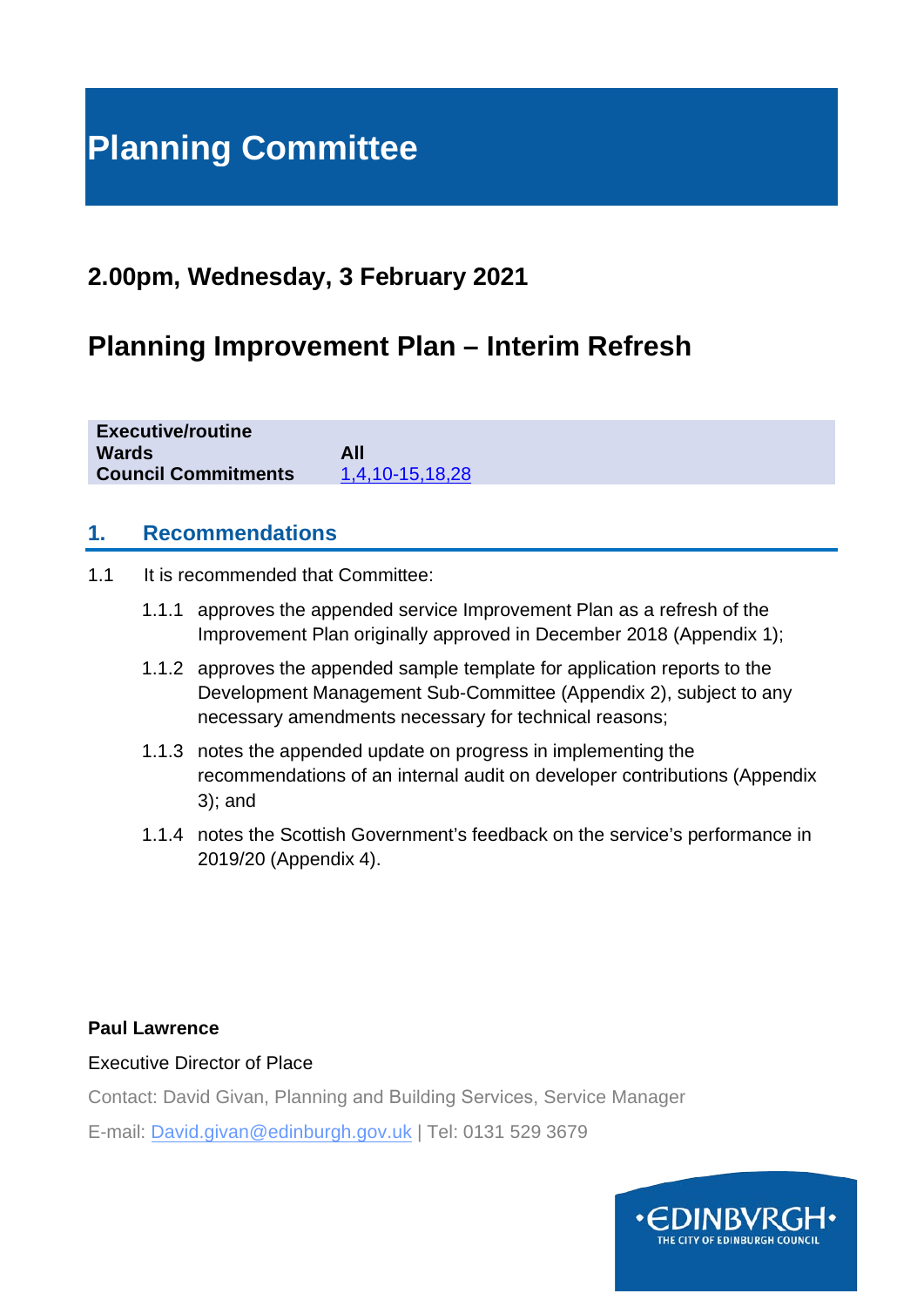**Report**

# **Planning Improvement Plan – Interim Refresh**

### **2. Executive Summary**

- 2.1 The purpose of this report is to seek the Committee's approval of changes to the Planning Improvement Plan (PIP) 2018/21 to reflect progress and other changes since it was first prepared. The Committee's approval is also sought for a new template for application reports to the Development Management Sub-Committee.
- 2.2 This report also provides an update on progress made in implementing the recommendations of an internal audit on developer contributions, and feedback from the Scottish Government on the service's Planning Performance Framework for 2019/20.

### **3. Background**

- 3.1 The PIP 2018/21 was first approved by Planning Committee in [December 2018.](http://www.edinburgh.gov.uk/download/meetings/id/59498/item_81_-_planning_and_building_standards_improvement_plan) Its sets out a series of key actions in relation to Leadership and Management, Customer, Continuous Improvement and Performance.
- 3.2 Regular updates on progress have been provided:
	- In progress reports as listed in section 8 below; and
	- In Business Bulletins updating on quarterly decision making time performance, also listed in section 8 below.

### **4. Main report**

- 4.1 The original PIP (December 2018) consists of four sections:
	- 4.1.1 Introduction;
	- 4.1.2 Strategy including a vision, the wider strategic context, and objectives grouped by theme and timescale within the three-year period of the Improvement Plan;
	- 4.1.3 Improvement approach; and
	- 4.1.4 Measures of success.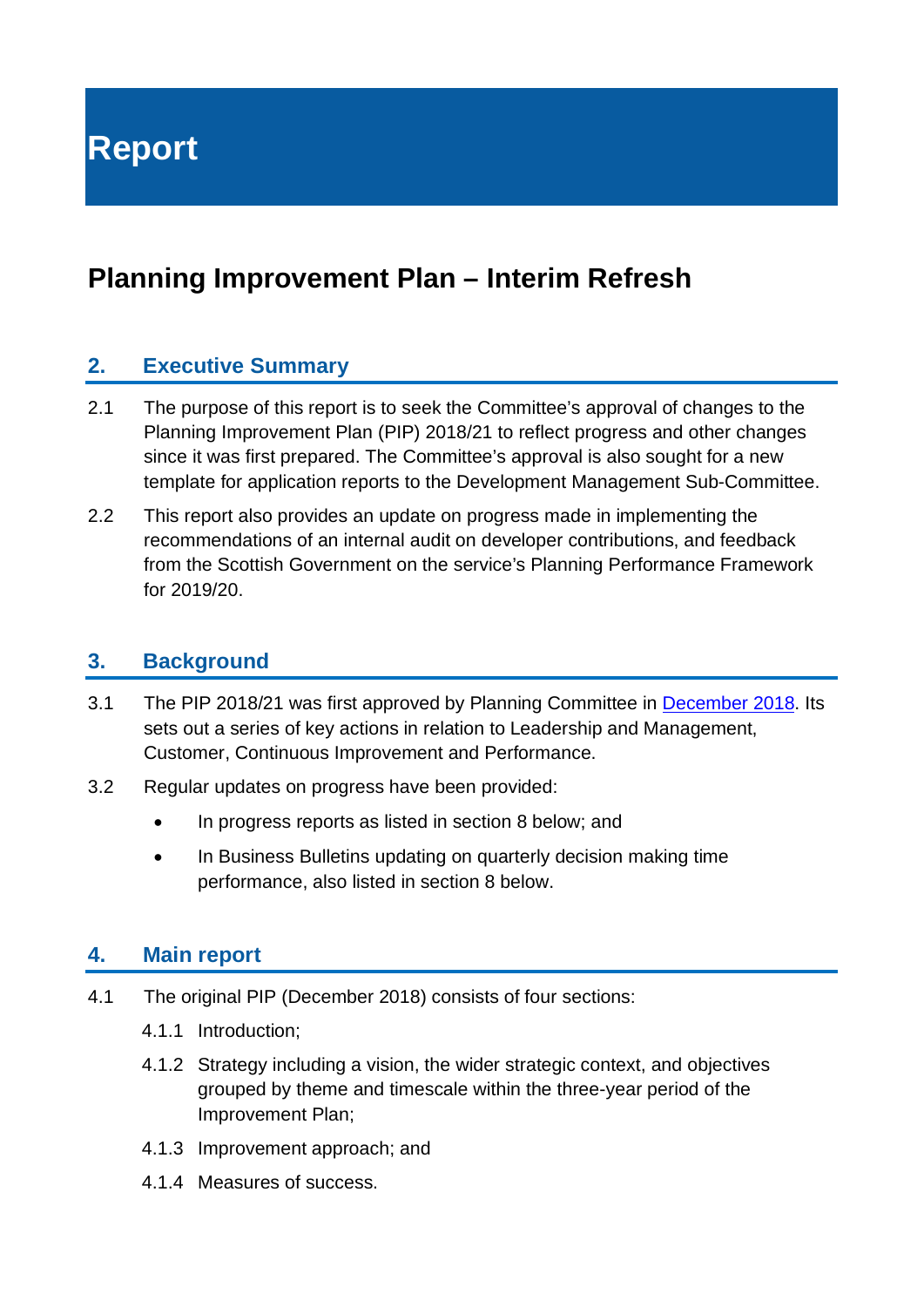- 4.2 Significant progress has been made in a number of ways in the first two years of the Improvement Plan's period. The wider context has also changed and will continue to do so through 2021 and beyond.
- 4.3 It is therefore appropriate to carry out an interim review of the Improvement Plan, and refresh is where appropriate.
- 4.4 Progress since December 2018 has been reported regularly to the Committee. Major achievements in the last two years are set out in part 3 of Appendix 1.
- 4.5 Some of that progress complete or underway by March 2020, when the Covid-19 pandemic forced the service to rapidly relocate its operations to a working-fromhome basis. However, some of the progress was made during the 2020 Covid-19 period, and in many cases was accelerated by the pace of change required in this time.
- 4.6 That pace of change is a key driver for the Council's Adaptation and Renewal [Programme](https://democracy.edinburgh.gov.uk/documents/s24153/6.1%20-%20Adaptation%20and%20Renewal%20Programme%20V2.pdf) reported to the Policy and Sustainability Committee in May 2020. Other parts of the wider context which have changed since the PIP was originally prepared include:
	- 4.6.1 The Council's budget challenge;
	- 4.6.2 The preparation of City Plan 2030 and the City Mobility Plan;
	- 4.6.3 The Legal Review of planning processes, reported to Planning Committee in September 2020;
	- 4.6.4 The Planning (Scotland) Act 2019 and its secondary legislation;
	- 4.6.5 Work on the emerging National Planning Framework 4 and associated policy and advice; and
	- 4.6.6 The national [digital strategy for planning,](https://www.transformingplanning.scot/digital-planning/scotlands-digital-strategy-for-planning/) published by the Scottish Government in December 2020
- 4.7 The original PIP's period was to run from the end of 2018 to the end of 2021. In light of the progress made to date and changes in wider context, it is appropriate to carry out an interim refresh of the Improvement Plan. This is intended to cover the remainder of 2021 and potentially early 2022, ahead of further review.
- 4.8 The updated PIP is attached as Appendix 1 for approval.
- 4.9 Additional or substantially sections are identified in bold. Major changes include
	- 4.9.1 Addition of the above strategic context drivers to the strategy section;
	- 4.9.2 Consolidation of the Performance and Continuous Improvement themes into one, to reflect practice in the improvement programme. The Customer theme has been expanded to explicitly include other stakeholders, which include community groups; and
	- 4.9.3 Other updates to improvement objectives and actions to reflect progress and learning since 2018 and address outstanding areas identified in the Scottish Government's feedback on 2019/20 .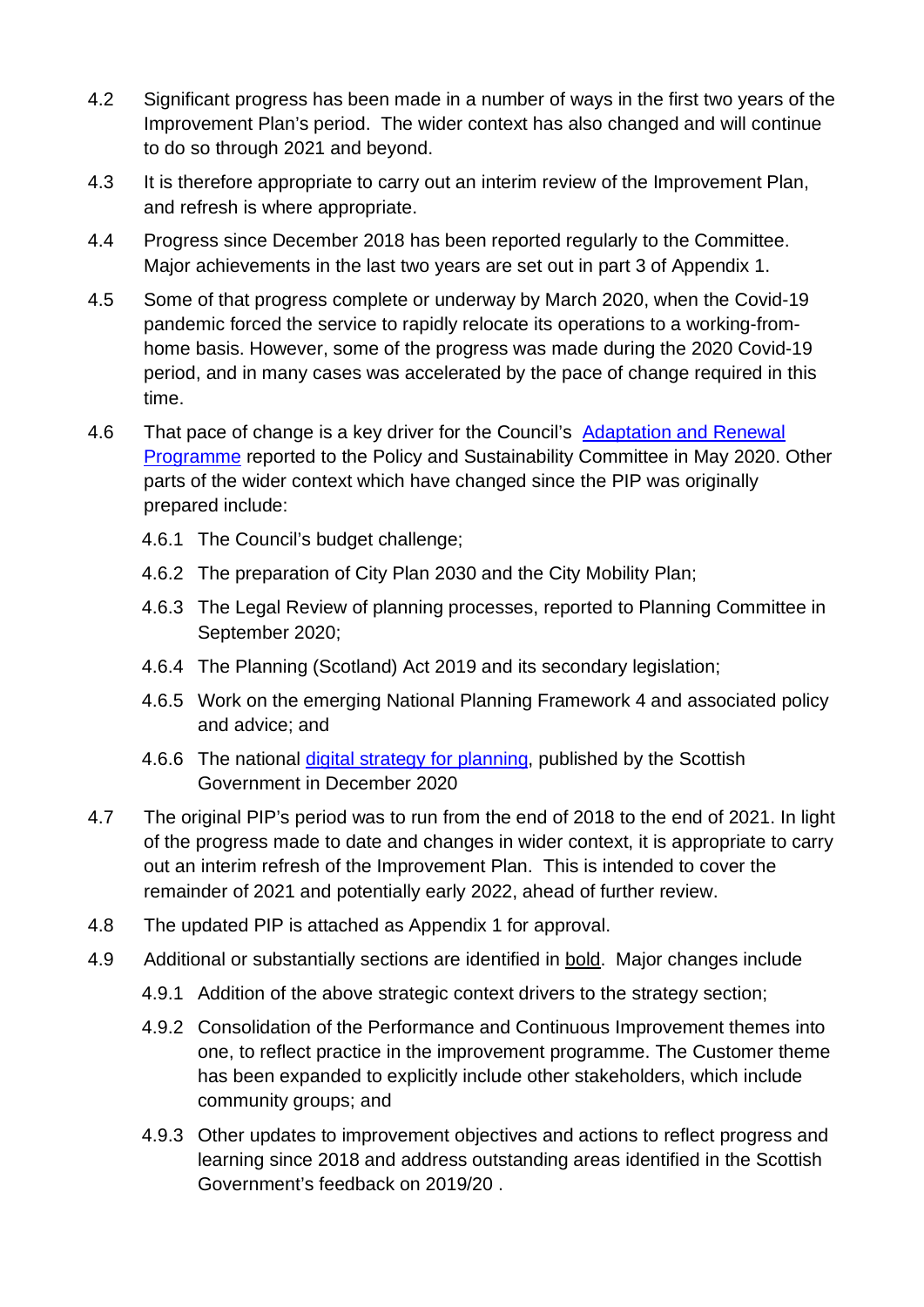- 4.10 One of the key strands of improvement has been the 'Delivering Excellence' lean reviews of processes. These have identified a number of ways in which processes can be simplified and streamlined. This has resulted in a new report template for delegated cases, in use since autumn 2020. A new template for reports to the Development Management Sub-Committee has been developed on a similar basis. A sample is attached as Appendix 2 for the Committee's approval for use, subject to any amendments which may be needed to address technical factors arising. These may be due to the ICT system used, findings from early use of the new template, or service adaptations.
- 4.11 Appendix 3 sets out progress against the actions recommended in an internal audit relating to developer contributions. These recommendations were set out in a report referred from the Governance, Risk and Best Value Committee to Planning Committee in [May 2019.](https://democracy.edinburgh.gov.uk/Data/Planning%20Committee/20190515/Agenda/$item_91_-_internal_audit_quarterly_update_report_26_november_2018_to_29_march_2019_-_referral_from_the_governance_risk_and_be.xls.pdf) Updates were provided in January and September 2020. Work on these has been impacted by the Covid-19 period, and audit deadlines were extended by four months accordingly. It has still been possible to progress all actions, as summarised in Appendix 3.
- 4.12 Appendix 4 sets out the Scottish Government's feedback on the Council's [Planning](https://www.edinburgh.gov.uk/downloads/file/27983/2019-20)  [Performance Framework](https://www.edinburgh.gov.uk/downloads/file/27983/2019-20) for 2019/20, received in December 2020. The Scottish Ministers provide feedback to local authorities after a period of analysis to identify national trends. This feedback uses a red, amber, green scoring system against 15 indicators.
- 4.13 In summary, the feedback shows:
	- 4.13.1 Nine indicators retaining green status;
	- 4.13.2 Some positive changes, with two red indicators improved to amber, but two indicators remaining at amber;
	- 4.13.3 Improvements across all three sub-indicators for application decision-making times for major, local and householder applications. All three were better than the Council's figures for the previous year but are still slower than the national average;
	- 4.13.4 Associated improvements in times for legal agreements, but these are still slower than the national average;
	- 4.13.5 Lack of progress in resolving stalled sites and legacy cases, which remain red;
	- 4.13.6 Lack of progress in demonstrating improvements in relation to continuous improvement and developer contributions; and
	- 4.13.7 A new red indicator for the timescales for replacement of the local development plan.
- 4.14 The next stage in the replacement local development plan project, City Plan 2030, is due to be reported to Committee later in February 2020.
- 4.15 The other red and amber indicators will be addressed by the appended refreshed Improvement Plan, which also includes measures intended to maintain green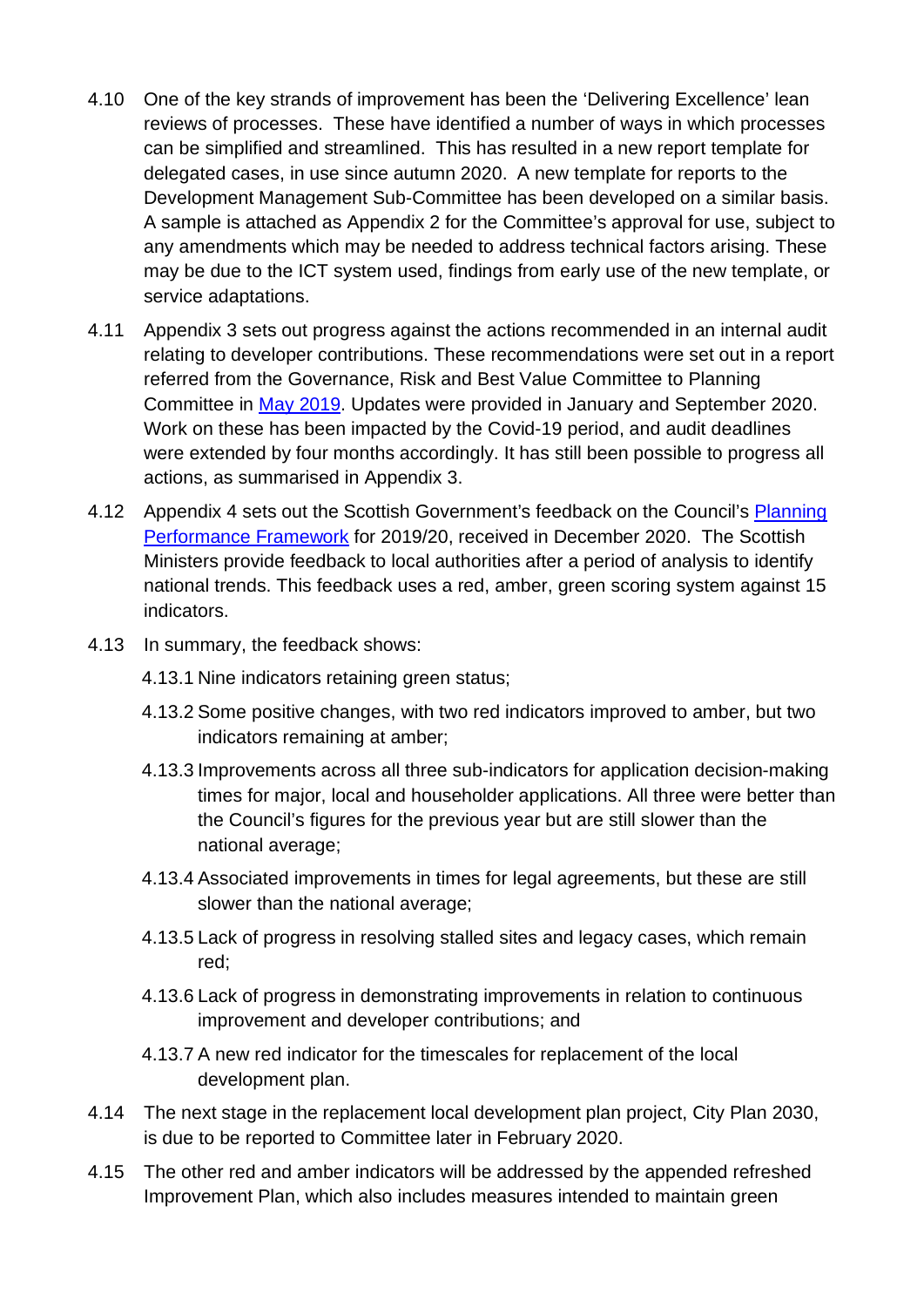scores in indicators. The Scottish Government's feedback also points to opportunities for clearer communication of the service's actions in the Planning Performance Framework.

### **5. Next Steps**

- 5.1 Work will continue to implement actions in the updated improvement plan. Priority will continue to be given to actions which sustain improvements in decision making timescales and to actions which establish a cycle of monitoring and improving the quality of outcomes on the ground.
- 5.2 Lessons learned from pilot and trial working practices will be used to inform further actions and build the service's capacity to change and respond to future challenges as they arise. This experience and monitoring will be used to keep the Improvement Plan under review and inform future updates of it.

### **6. Financial impact**

6.1 The costs associated with implementing the proposed improvements in the updated PIP will be met from the Planning and Building Standards Service budget.

### **7. Stakeholder/Community Impact**

- 7.1 The improvement work to date has included actions informed by Customer Forum sessions held in June 2018 and September 2019.
- 7.2 A further Customer Forum event was due to have been held in summer 2020, but this was not possible due to Covid-19 restrictions. The refreshed Improvement Plan includes a customer and stakeholder engagement programme involving several virtual sessions of the Customer Forum.
- 7.3 The refreshed Improvement Plan also includes a project to develop the service's approach to equalities monitoring of planning applications.

### **8. Background reading/external references**

- 8.1 Report to Planning Committee, 2 September 2020, [Legal Review of Council](https://democracy.edinburgh.gov.uk/documents/s25882/Item%208.3%20-%20Legal%20review%20of%20Council%20Planning%20Processes.pdf)  [Planning Processes;](https://democracy.edinburgh.gov.uk/documents/s25882/Item%208.3%20-%20Legal%20review%20of%20Council%20Planning%20Processes.pdf)
- 8.2 Report to Policy and Sustainability Committee, 28 May 2020, [Adaptation and](https://democracy.edinburgh.gov.uk/documents/s24153/6.1%20-%20Adaptation%20and%20Renewal%20Programme%20V2.pdf)  [Renewal Programme;](https://democracy.edinburgh.gov.uk/documents/s24153/6.1%20-%20Adaptation%20and%20Renewal%20Programme%20V2.pdf)
- 8.3 Report to Planning Committee, 15 May 2019, [Internal Audit –](https://democracy.edinburgh.gov.uk/Data/Planning%20Committee/20190515/Agenda/$item_91_-_internal_audit_quarterly_update_report_26_november_2018_to_29_march_2019_-_referral_from_the_governance_risk_and_be.xls.pdf) Developer Contributions – [referral from the Governance, Risk and Best Value Committee;](https://democracy.edinburgh.gov.uk/Data/Planning%20Committee/20190515/Agenda/$item_91_-_internal_audit_quarterly_update_report_26_november_2018_to_29_march_2019_-_referral_from_the_governance_risk_and_be.xls.pdf) and
- 8.4 Report to Planning Committee, 12 December 2018, [Planning and Building](https://democracy.edinburgh.gov.uk/Data/Planning%20Committee/20181212/Agenda/item_81_-_planning_and_building_standards_improvement_plan.pdf)  [Standards Improvement Plans.](https://democracy.edinburgh.gov.uk/Data/Planning%20Committee/20181212/Agenda/item_81_-_planning_and_building_standards_improvement_plan.pdf)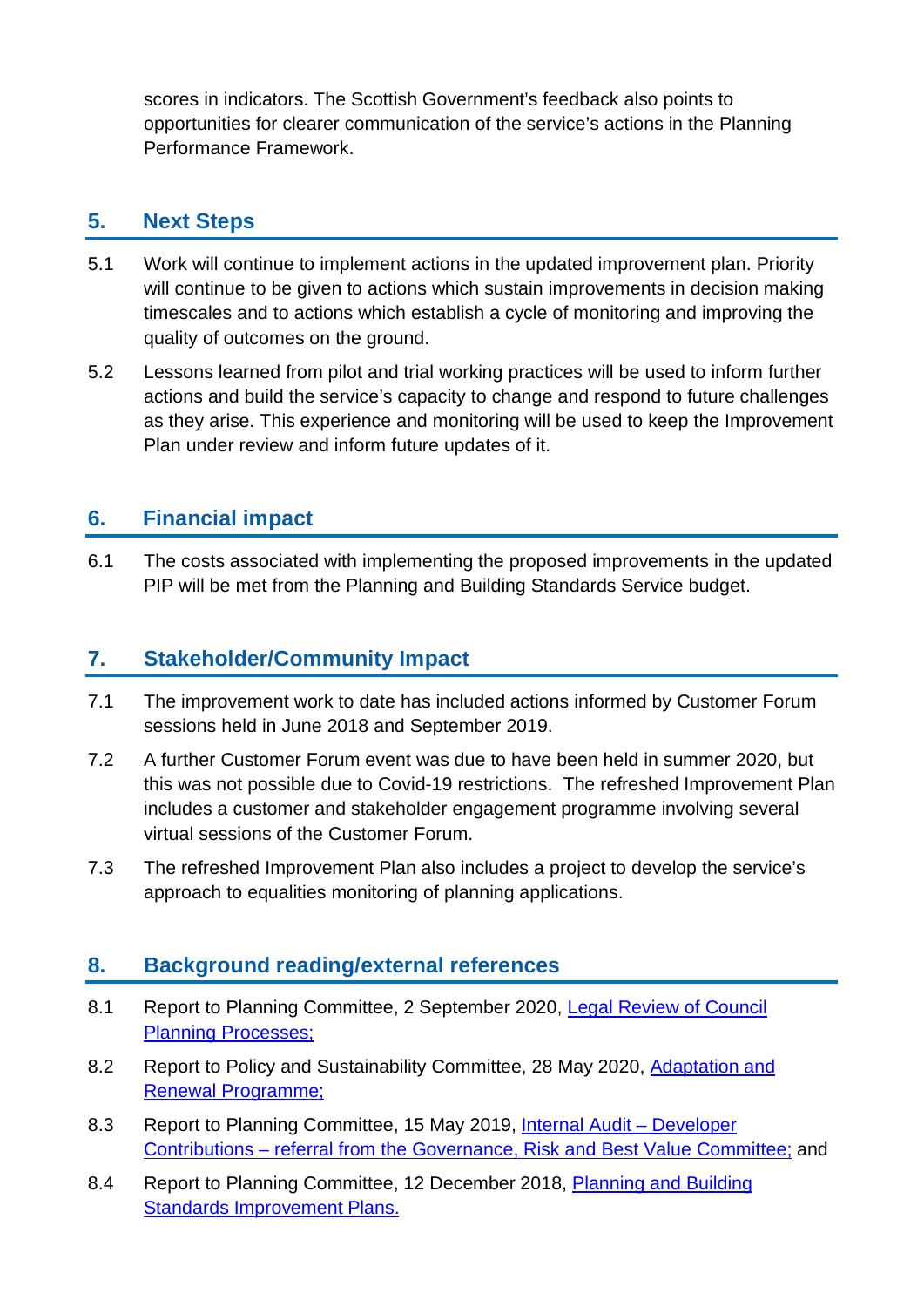- 8.5 Previous updates have been provided as follows:
	- 8.5.1 [February 2019](http://www.edinburgh.gov.uk/download/meetings/id/60055/item_81_-_scottish_government_feedback_on_planning_performance_framework_201718) report on the Scottish Government's feedback on the Council's Planning Performance Framework 2017/18;
	- 8.5.2 [May 2019](https://democracy.edinburgh.gov.uk/Data/Planning%20Committee/20190515/Agenda/item_81_-_planning_improvement_plan_-_progress_update.pdf) report summarising implementation of actions over the first six months of the Improvement Plan;
	- 8.5.3 [August 2019](https://democracy.edinburgh.gov.uk/documents/s4144/5.1%20-%20Planning%20Committee%20Business%20Bulletin.pdf) Business Bulletin providing time performance monitoring figures for Quarter 1 of 2019/20. The Council's Planning Performance Framework, which is submitted annually to Scottish Government, was also reported for information;
	- 8.5.4 [January 2020](https://democracy.edinburgh.gov.uk/documents/s13104/Item%209.1%20-%20Planning%20Improvement%20Plan%20Progress%20Report.pdf) report updating on progress in implementing the improvement plan, with time performance figures for Quarter 2 and an update on progress addressing the recommendations of an internal audit on developer contributions;
	- 8.5.5 [February 2020](https://democracy.edinburgh.gov.uk/documents/s14464/5.1%20Business%20Bulletin.pdf) -report with a Business Bulletin item providing time performance figures for Quarter 3 and the Scottish Government's feedback on the Council's Planning Performance Framework for 2018/19;
	- 8.5.6 [September 2020](https://democracy.edinburgh.gov.uk/documents/s25883/Item%209.1%20-%20Planning%20Improvement%20Plan%20Progress%20Update.pdf) report providing an update on progress in implementing the improvement plan, with time performance figures for Quarter 4 of 2019/20 and an update on progress addressing the recommendations of an internal audit on developer contributions;
	- 8.5.7 [October 2020 -](https://democracy.edinburgh.gov.uk/documents/s28042/Item%205.1%20-%20Business%20Bulletin%20Final.pdf) Business Bulletin providing time performance monitoring figures for Quarter 1 of 2010/21, using new, nationally-aligned indicators; and
	- 8.5.8 [December 2020](https://democracy.edinburgh.gov.uk/documents/s29346/Item%205.1%20-%20Business%20Bulletin.pdf) Business Bulletin providing time performance monitoring figures for Quarter 2 of 2010/21,

### **9. Appendices**

- 9.1 Appendix 1 Planning Improvement Plan 2018/21 Interim Refresh, February 2021
- 9.2 Appendix 2 Report template for planning applications reported to the Development Management Sub-Committee (To follow).
- 9.3 Appendix 3 Update on Recommendations from Internal Audit on Developer Contributions – February 2021 (To follow).
- 9.4 Appendix 4 Scottish Government feedback on the Council's Planning [Performance Framework](https://www.edinburgh.gov.uk/downloads/file/27983/2019-20) for 2019/20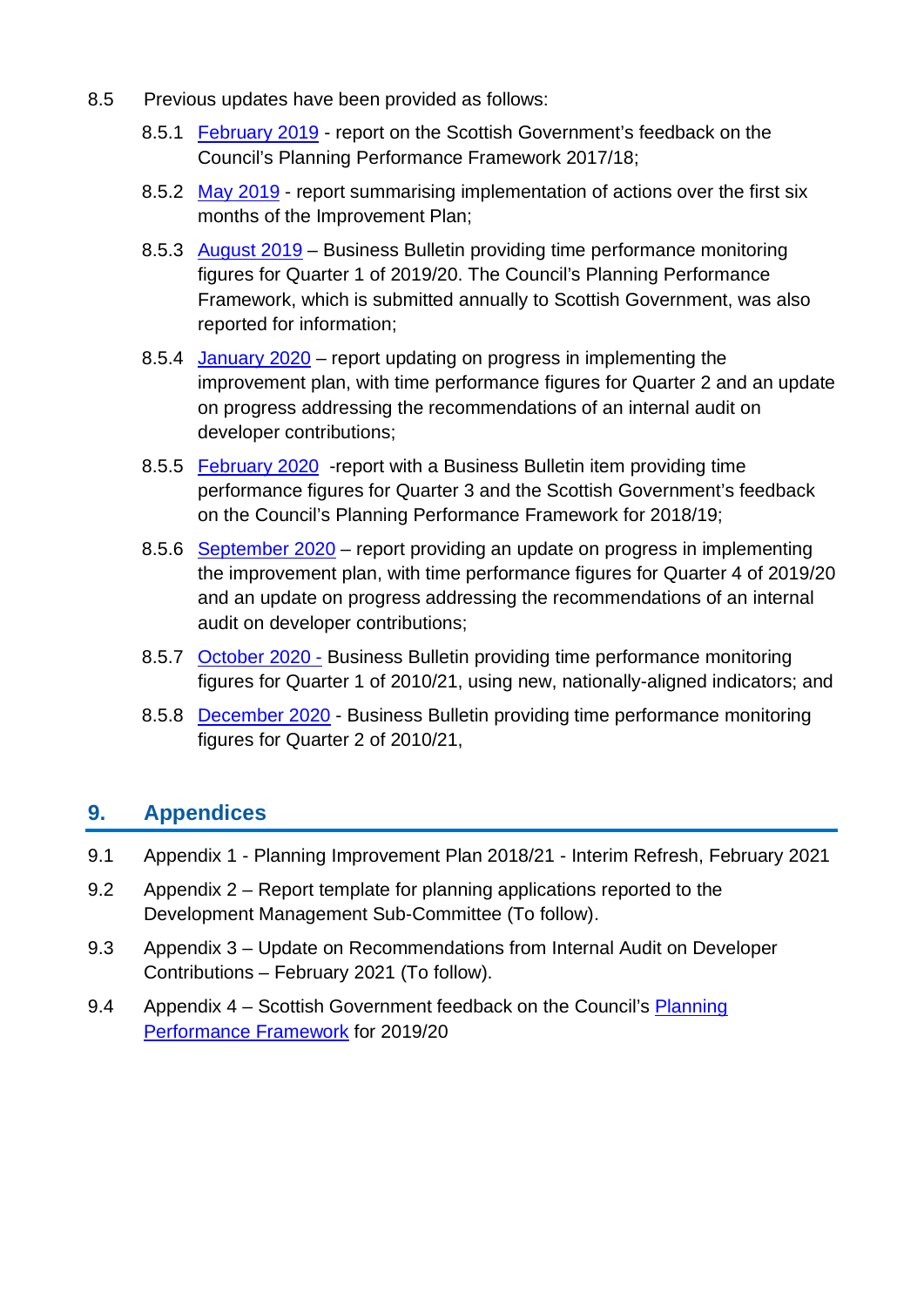Appendix 1 - Planning Improvement Plan 2018 - 2021 Interim Refresh Refreshed text shown in underline

### **Contents**

- 1. Introduction
- 2. Strategy for Improvement
- 3. Improvement Approach
- 4. Measures of Success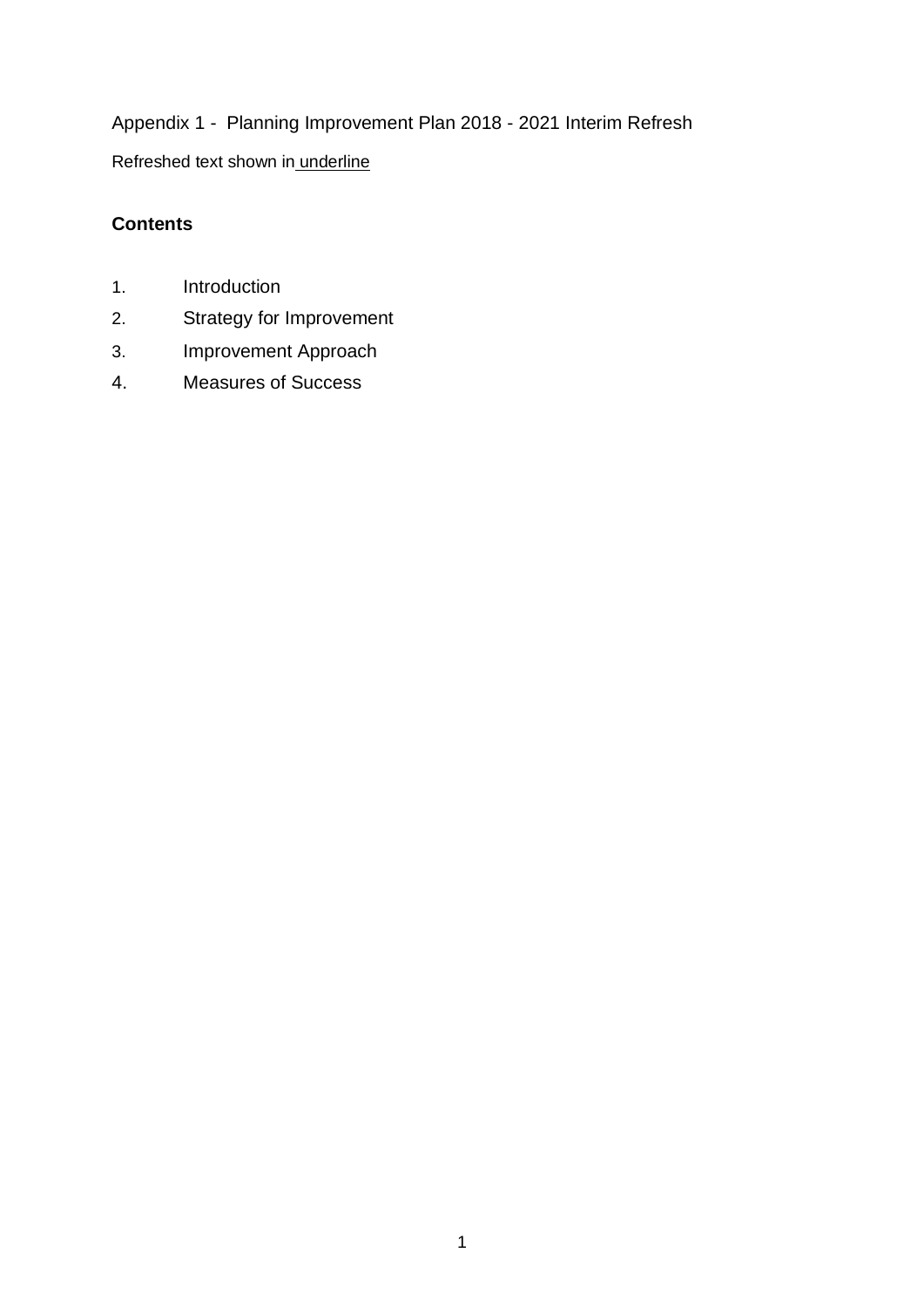### **1. Introduction**

#### **Vision**

To be a great organisation to work for and with because we are making a better Edinburgh and providing excellent service.

This Planning Improvement Plan sets out how we will achieve our vision for the service over the three years from end of 2018 to the start of 2022. It was refreshed at the start of 2021.

It builds on previous improvement plans and the current Building Standards Improvement Plan and is set within the context of wider Council objectives and priorities. In preparing the Improvement Plan, consideration has been given to the needs and views of customers of the Planning Service, Members of the Planning Committee and employees.

### **City Growth**

Edinburgh is a city of growth, both economically and demographically. Meeting the demand for new homes, commercial floorspace and infrastructure creates a busy and complex workload for the planning service. In addressing the challenges of growth, we also continue to value and protect the key heritage assets of the city and listen to the views of people who live, work and socialise in the city.

#### **Measuring our Performance**

There are a number of ways that we can measure how well we are performing as a Planning Authority. These include how quickly we determine applications, the quality of development on the ground, how well we are meeting our customers' expectations and whether our staff feel valued and supported.

We are not currently performing as well as we want to and the purpose of this Improvement Plan is to highlight our commitment to improve our Planning Service. In taking a more strategic approach over a three year time period, we recognise that quick fixes are not the answer to the challenges we face.

This refreshed Improvement Plan reflects progress made since December 2018, when the original Plan was approved. It also reflects the changes in context since then, as summarised in the following section.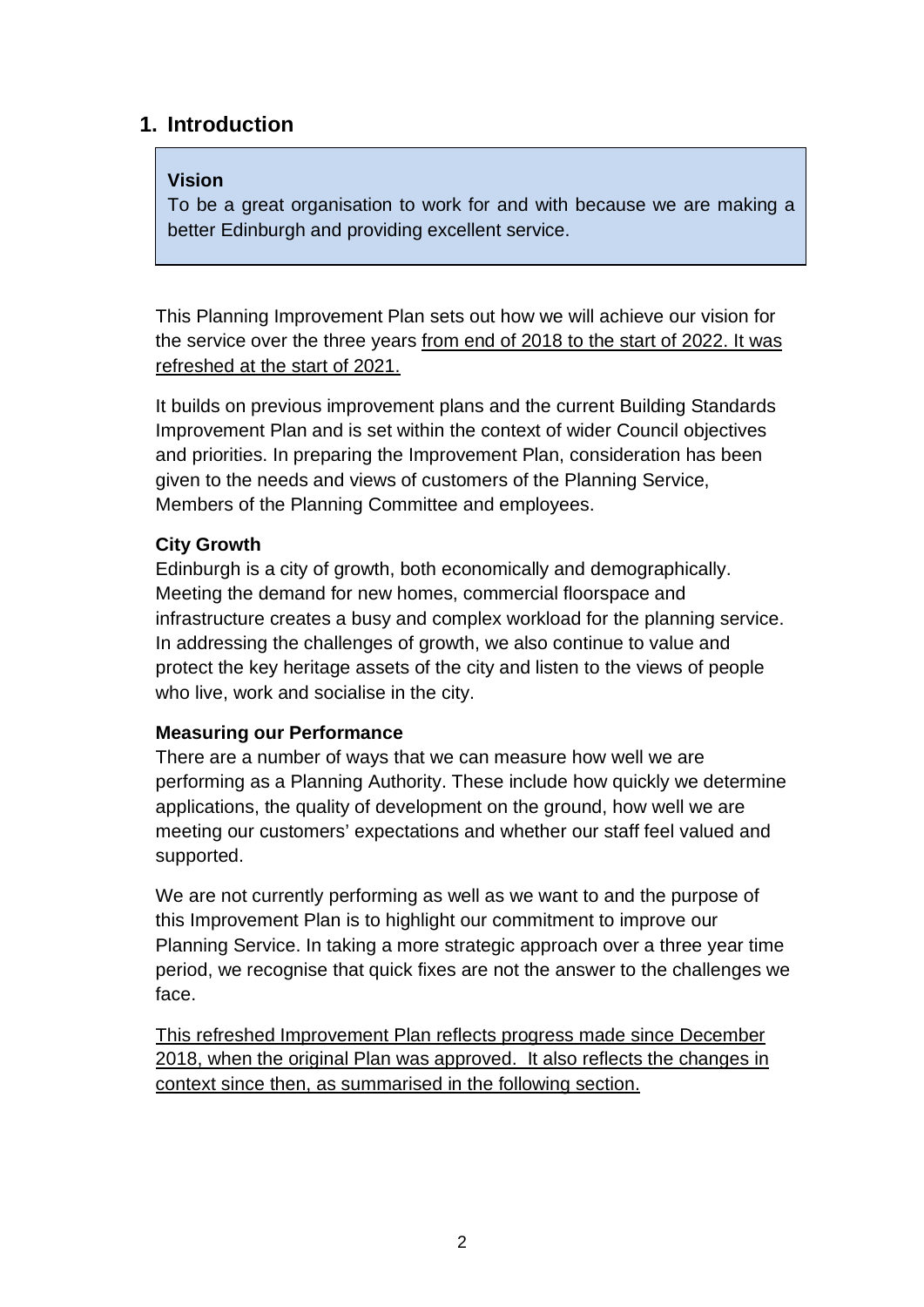### **2 Strategy for Improvement**

#### **Vision**

To be a great organisation to work for and with because we are making a better Edinburgh and providing excellent service.

Our strategy for improvement is based on four themes

- leadership and management
- customers and stakeholders
- performance and continuous improvement



We aim to enhance our performance in relation to both quality and timescale, improve our relationship with customers and ensure that employees are fully engaged and motivated in driving forward the changes needed.

This section sets out our objectives for year three within the context of the Council business plan and commitments, as well as what we did in years one and two. A rolling programme of more detailed actions is used to deliver the Improvement Plan.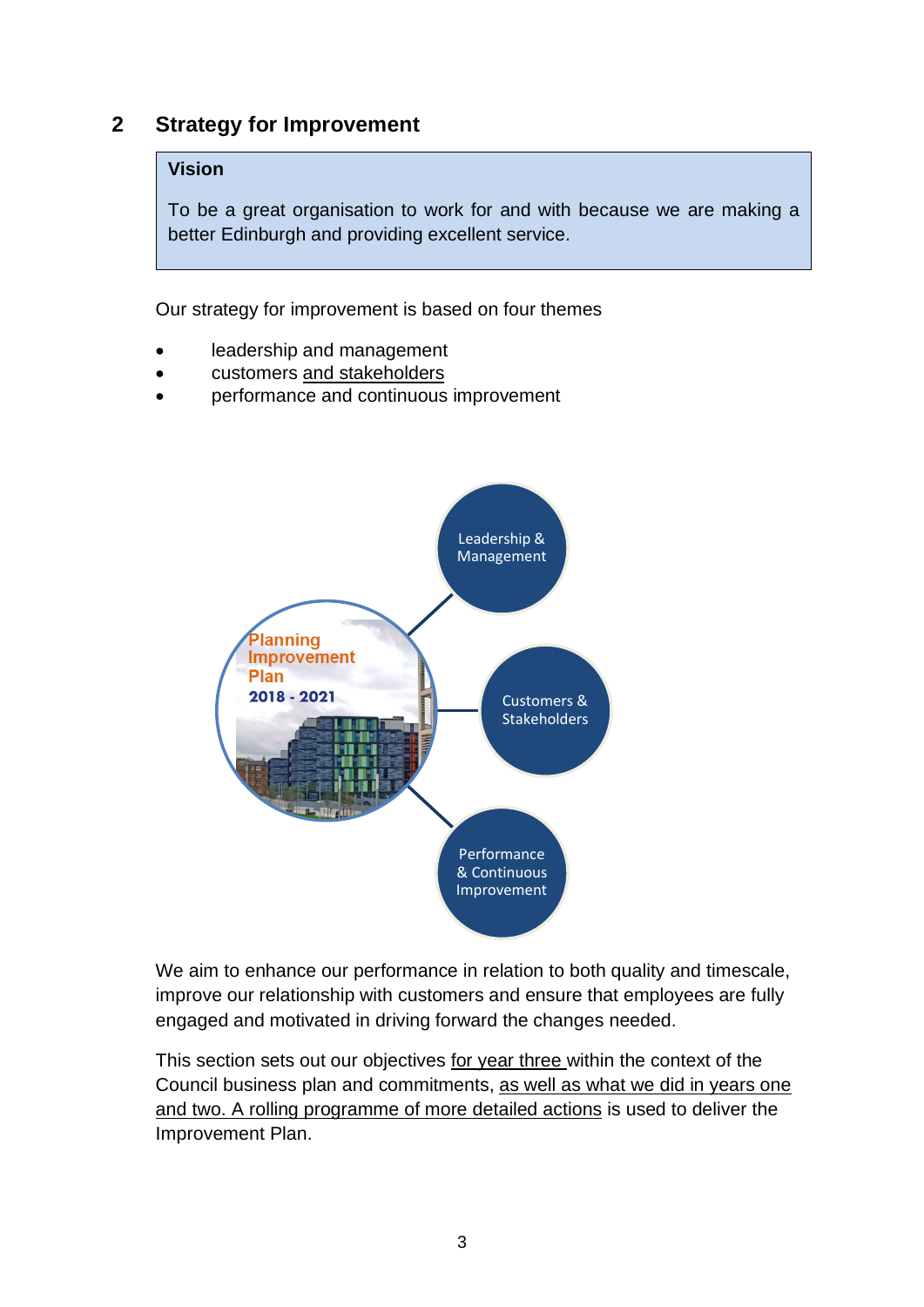#### **The Council Business Plan**

The [Council's Business Plan 2017/22](http://www.edinburgh.gov.uk/downloads/file/9797/council_business_plan_2017-22) sets out that it is committed to improving our services and our amenities in ways that meet the needs of our citizens and communities. This improvement plan has been designed to be aligned to the aims, outcomes and commitments of the Council's Business Plan.

The strategic aims of the left hand column in the table below are accompanied by 20 outcomes in on the right hand columns. The Planning Service will:

- assist economic growth;
- support the housing programme;
- help ensure our built and natural environment is protected and enhanced;
- ensure value for money while meeting the needs of our citizens; and,
- deliver excellent customer service.



#### **Council Commitments**

The improvement plan will support the following [Council Commitments](http://www.edinburgh.gov.uk/info/20141/council_commitments) :

- 1 Deliver a programme to build at least 10,000 social and affordable homes over the next 5 years, with a plan to build 20,000 by 2027.
- 4 Direct development to growth corridors as the best way to accommodate the extra housing needed for Edinburgh's growth and allowing the city to manage and protect green belt.
- 10 Prioritise the use of brownfield sites and work with public sector and private landowners to develop and for affordable housing.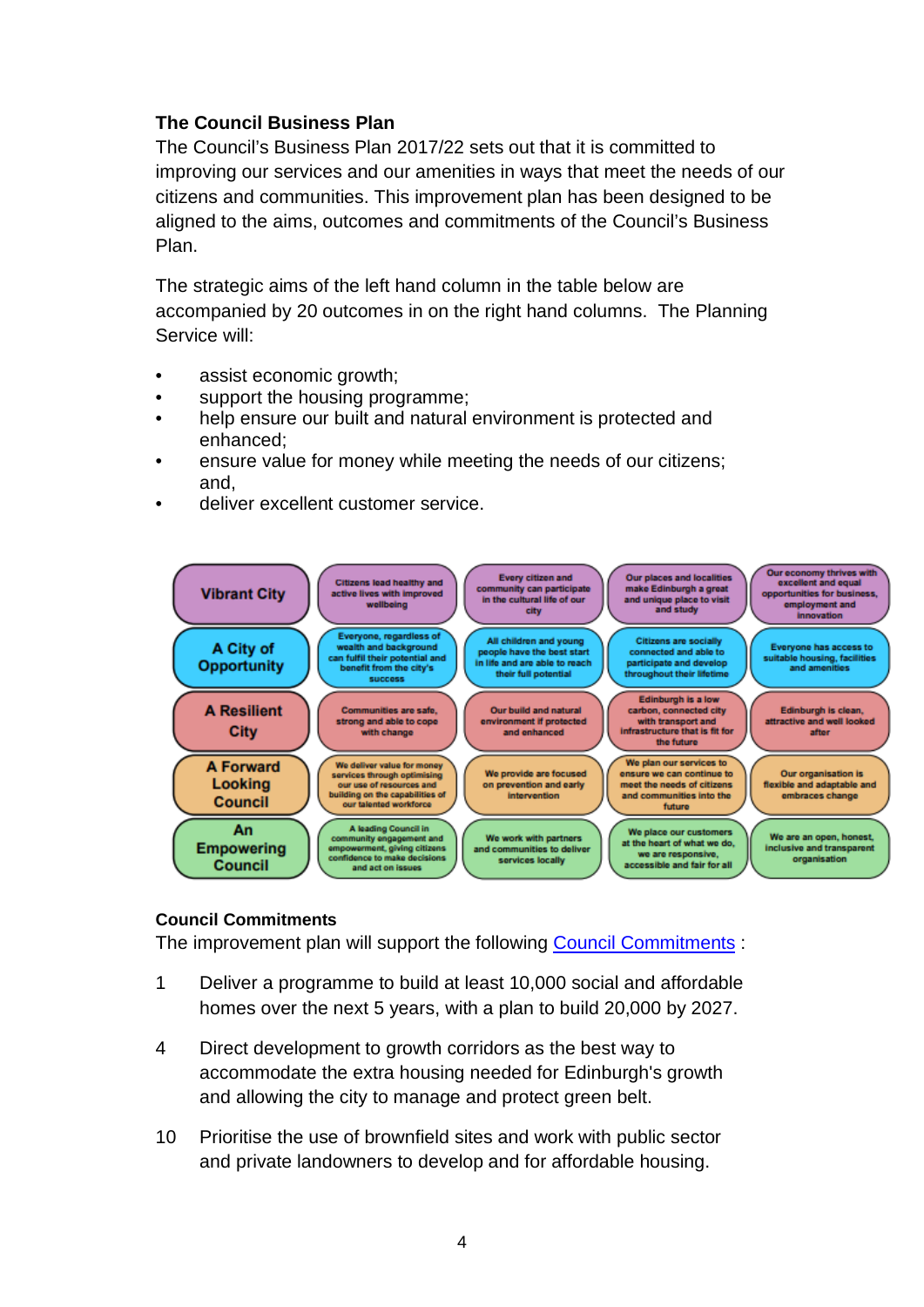- 11 Ensure that Council policies on planning, licensing and sale of Council land give substantial weight to the needs of residents while still encouraging business and tourism.
- 12 Review the Council's policy on promoting mixed communities. The review should be completed by summer of 2018 and should include homes of multiple occupancy, short term temporary lets and student housing.
- 13 Improve planning enforcement to ensure that all developers, large or small, conform to Edinburgh's policies and developer's commitments.
- 14 Work with the Scottish Government to review planning policy and overhaul the planning appeal system to make it shorter, more independent and give communities the right to appeal
- 15 Protect Edinburgh World Heritage Status and make sure developments maintain the vibrancy of our city in terms of placemaking, design and diversity of use
- 18 Improve Edinburgh's air quality and reduce carbon emissions. Explore the implementation of low emission zones
- 28 Create a first-class education estate building two new secondary schools and 10 new primaries by 2021.

#### **Other Context - 2021**

Since this Improvement Plan was first prepared in 2018, the wider context has changed and now includes:

- The Council's Adaptation and Renewal Programme, May 2020.
- The emerging City Plan 2030 and the City Mobility Plan.
- The Legal Review of planning processes, reported to Planning Committee in September 2020.
- The Planning (Scotland) Act 2019 and its secondary legislation.
- The emerging National Planning Framework 4 and associated national documents.
- The national digital strategy for planning, published by the Scottish Government in December 2020.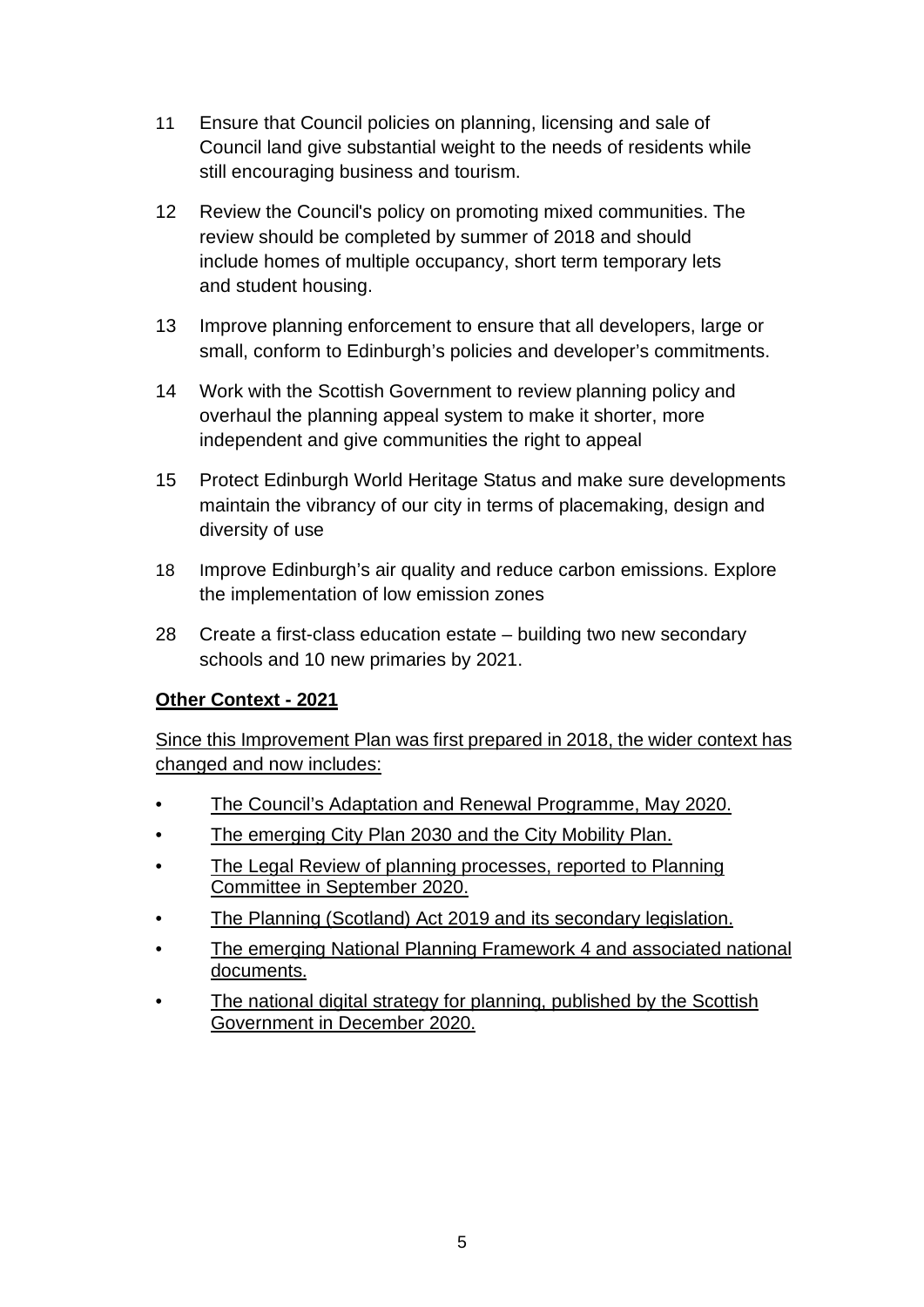## **One and Three Year Strategic Objectives**

We have divided our objectives into one and three year periods as follows:

| Leadership<br>A successful planning service<br>All staff have the potential to<br>develop leadership qualities. We<br>&<br>requires strong leadership<br>and employees who are fully<br><b>Management</b><br>will continue to empower and<br>invest in our employees to ensure<br>committed to working<br>they are fully engaged and take a<br>together to deliver<br>proactive role in the continuous<br>improvements. Priority will be<br>given to actions which<br>improvement of the planning<br>promote a positive and<br>Service.<br>inclusive culture: create an<br>environment that encourages<br><b>Priorities for the next year</b><br>include:<br>effective engagement, open<br>communication,<br>empowerment and high<br>Continue to develop<br>performance.<br>leadership capacity at all<br>levels<br>In years 1 and 2, the<br>Develop workforce strategy<br>following were delivered or<br>to support delivery of new<br>substantially progressed:<br>ways of working<br>Continue to develop<br>Improvement team<br>coordinated performance<br>established<br>management<br>Investment in developing<br>Continue to develop staff<br>$\bullet$<br>leadership and<br>communications<br>management<br>Refresh quality assurance<br>Recruitment progressed<br>processes<br>(pre-Covid-19)<br><b>Workforce profile</b><br><u>prepared</u><br>Coordinated approach to<br>performance<br>management initiated<br>New approach to staff<br>$\bullet$<br>communications<br>New staff-led approach | <b>Improvement</b> | <b>Delivered in Years 1 and 2</b> | <b>Planned in Year 3</b> |
|----------------------------------------------------------------------------------------------------------------------------------------------------------------------------------------------------------------------------------------------------------------------------------------------------------------------------------------------------------------------------------------------------------------------------------------------------------------------------------------------------------------------------------------------------------------------------------------------------------------------------------------------------------------------------------------------------------------------------------------------------------------------------------------------------------------------------------------------------------------------------------------------------------------------------------------------------------------------------------------------------------------------------------------------------------------------------------------------------------------------------------------------------------------------------------------------------------------------------------------------------------------------------------------------------------------------------------------------------------------------------------------------------------------------------------------------------------------------------------------------------------|--------------------|-----------------------------------|--------------------------|
|                                                                                                                                                                                                                                                                                                                                                                                                                                                                                                                                                                                                                                                                                                                                                                                                                                                                                                                                                                                                                                                                                                                                                                                                                                                                                                                                                                                                                                                                                                          | <b>Themes</b>      | to wellbeing                      |                          |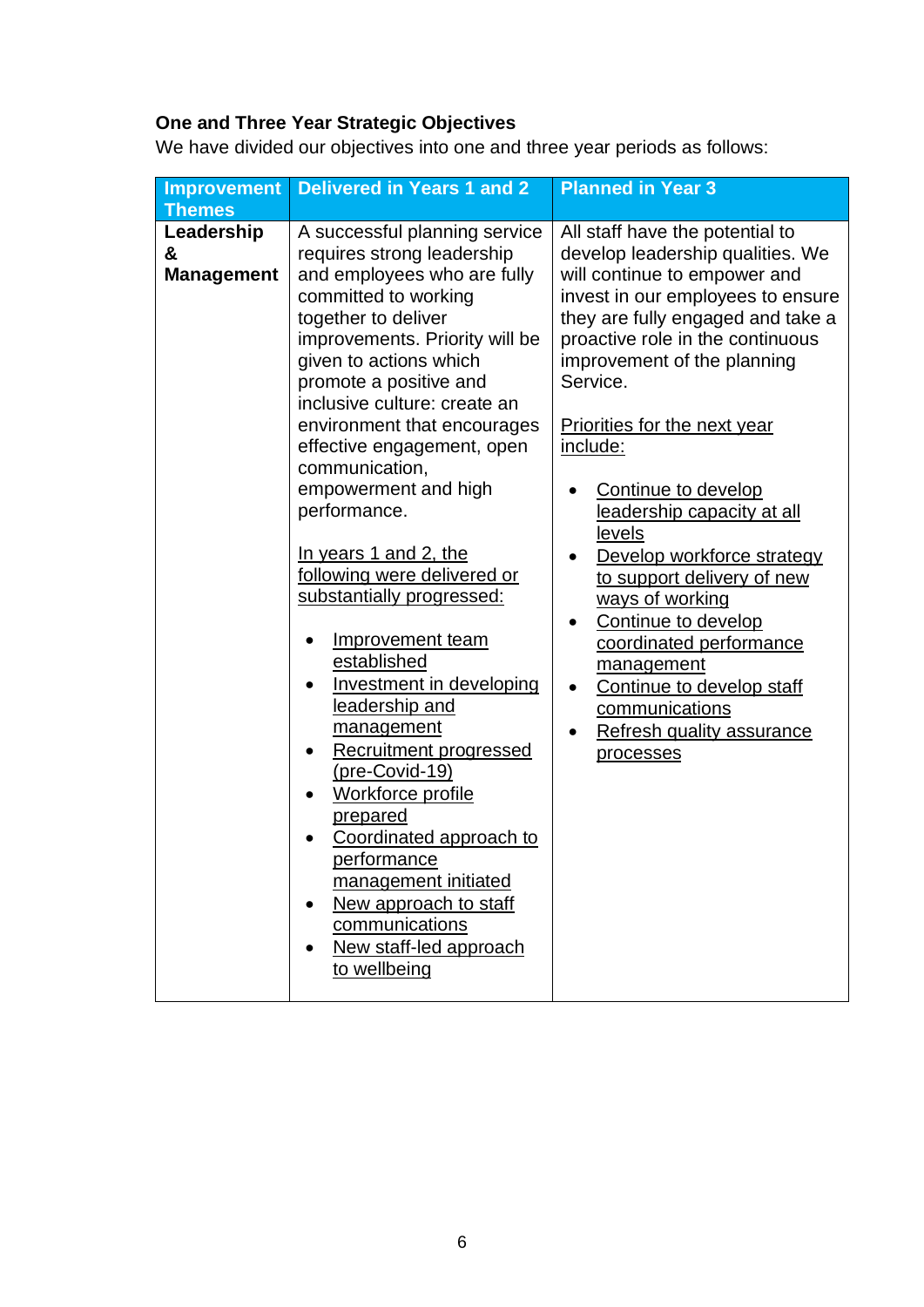| <b>Improvement</b>                            | <b>Delivered in Years 1 and 2</b>                                                                                                                                                                                                                                                                                                                                                                                                                                                                                                                                                                                                                                                                                                                                                                                                                                      | <b>Planned in Year 3</b>                                                                                                                                                                                                                                                                                                                                                                                                                                                                                                                                                                                                                                                             |
|-----------------------------------------------|------------------------------------------------------------------------------------------------------------------------------------------------------------------------------------------------------------------------------------------------------------------------------------------------------------------------------------------------------------------------------------------------------------------------------------------------------------------------------------------------------------------------------------------------------------------------------------------------------------------------------------------------------------------------------------------------------------------------------------------------------------------------------------------------------------------------------------------------------------------------|--------------------------------------------------------------------------------------------------------------------------------------------------------------------------------------------------------------------------------------------------------------------------------------------------------------------------------------------------------------------------------------------------------------------------------------------------------------------------------------------------------------------------------------------------------------------------------------------------------------------------------------------------------------------------------------|
| <b>Themes</b>                                 |                                                                                                                                                                                                                                                                                                                                                                                                                                                                                                                                                                                                                                                                                                                                                                                                                                                                        |                                                                                                                                                                                                                                                                                                                                                                                                                                                                                                                                                                                                                                                                                      |
| <b>Customers &amp;</b><br><b>Stakeholders</b> | Feedback from customers<br>indicates that we are not<br>meeting their expectations in<br>terms of how we<br>communicate with them. We<br>aim to bring forward<br>improvements which enable<br>us to communicate more<br>effectively with customers but<br>still allows us to meet<br>timescale targets.<br>In years 1 and 2, the<br>following were delivered or<br>substantially progressed:<br><b>Customer surveys and</b><br>$\bullet$<br>Customer Forum (2019<br><u>only)</u><br>Continued core customer<br>service throughout 2020<br>with minimal disruption<br>while adapting to Covid-<br>19<br>Introduction of new pre-<br>application service<br>A review of complaints<br>$\bullet$<br>procedures<br><b>Closer working internally</b><br>$\bullet$<br>and externally, including<br>on major projects such<br>as City Plan 2030 and<br>the City Mobility Plan | The Planning Service has a wide<br>range of customers with<br>sometimes competing needs.<br>We will continue to work with<br>customer groups to explore<br>different options for how we can<br>improve the level of service we<br>provide.<br>Priorities for the next year<br>include:<br>Customer and stakeholder<br>engagement programme,<br>including Customer Forum<br>virtual sessions<br><b>Further development of</b><br>complaints procedure to<br>monitor and inform<br>improvements<br>Develop options for<br>$\bullet$<br>introducing equalities<br>monitoring<br>Develop external<br>$\bullet$<br>communications to support<br>improvements, including<br>website review |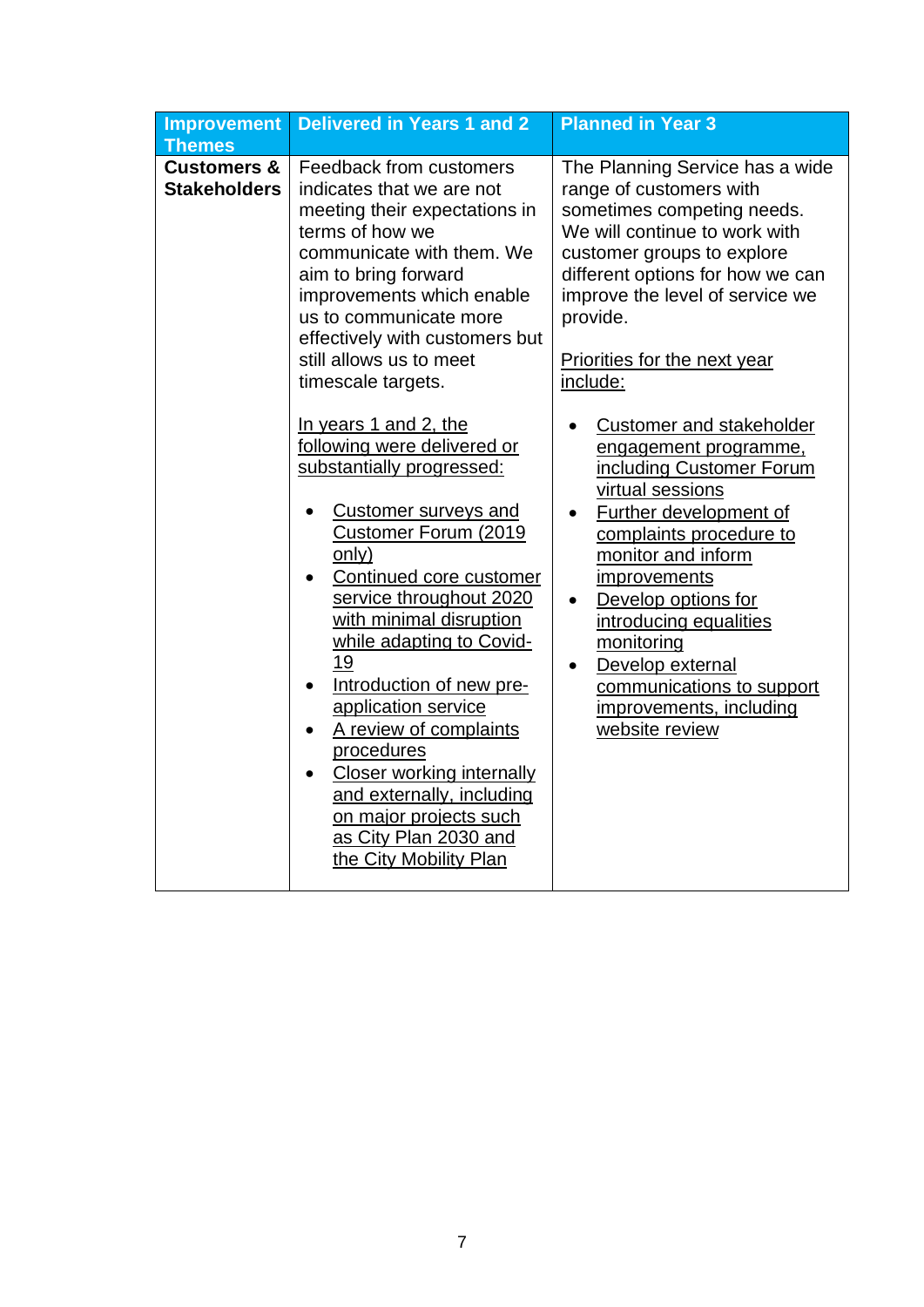| <b>Improvement</b>                                                 | <b>Delivered in Years 1 and 2</b>                                                                                                                                                                                                                                                                                                                                                                                                                                                                                                                                                                                                                                                             | <b>Planned in Year 3</b>                                                                                                                                                                                                                                                                                                                                                                                                                                                                                                                                                                                               |  |  |  |  |
|--------------------------------------------------------------------|-----------------------------------------------------------------------------------------------------------------------------------------------------------------------------------------------------------------------------------------------------------------------------------------------------------------------------------------------------------------------------------------------------------------------------------------------------------------------------------------------------------------------------------------------------------------------------------------------------------------------------------------------------------------------------------------------|------------------------------------------------------------------------------------------------------------------------------------------------------------------------------------------------------------------------------------------------------------------------------------------------------------------------------------------------------------------------------------------------------------------------------------------------------------------------------------------------------------------------------------------------------------------------------------------------------------------------|--|--|--|--|
| <b>Themes</b>                                                      |                                                                                                                                                                                                                                                                                                                                                                                                                                                                                                                                                                                                                                                                                               |                                                                                                                                                                                                                                                                                                                                                                                                                                                                                                                                                                                                                        |  |  |  |  |
| <b>Performance</b><br>&<br><b>Continuous</b><br><b>Improvement</b> | Delivering the actions<br>identified under the above<br>themes will improve our<br>performance. We will also<br>review how we measure and<br>monitor key indicators and<br>agreed priorities to ensure we<br>address all aspects of our<br>performance. We want to<br>improve the speed and<br>efficiency of our service but<br>also the quality of<br>development resulting from<br>our decisions.                                                                                                                                                                                                                                                                                           | We will continue to review how<br>we measure and improve our<br>performance within the context of<br>wider Council objectives and<br>changes to planning legislation<br>and national policy.<br>We will continue to improve our<br>Service by introducing changes<br>over time and revisiting and<br>checking earlier changes. This<br>will help increase efficiency in<br>processes and improve the<br>quality of outcomes.                                                                                                                                                                                           |  |  |  |  |
|                                                                    | In years 1 and 2, the<br>following were delivered or<br>substantially progressed:<br>Realignment of teams to<br>better fit operational<br>needs<br><b>Flexible allocation of</b><br>٠<br>caseload<br>'Delivering Excellence'<br>$\bullet$<br>lean reviews of<br>processes: intake to<br>allocation; allocation to<br>officer decision;<br>technicians stage; and<br>enforcement<br>Reporting cycle of new,<br>$\bullet$<br>nationally aligned time<br>performance indicators<br>Model legal agreement<br>$\bullet$<br>and end-to-end s75<br>process<br><b>Quality of outcome</b><br>$\bullet$<br>evaluation tool pilot<br>Hardware refresh and<br>$\bullet$<br>digital support<br>established | Priorities for the next year<br>include:<br>Continue to develop<br>responsive ways of working.<br>Delivering Excellence:<br>continue to deliver actions<br>from first Delivering<br><b>Excellence process reviews;</b><br>review Enforcement charter<br>to deliver identified<br>improvements; and apply<br>similar approach to other<br>operational areas.<br>Continue to improve<br>processes and time<br>performance for legal<br>agreements.<br>Clear stalled sites / legacy<br>$\bullet$<br>cases<br><b>Establish quality of outcome</b><br>monitoring cycle<br>Develop strategic approach<br>to digital planning |  |  |  |  |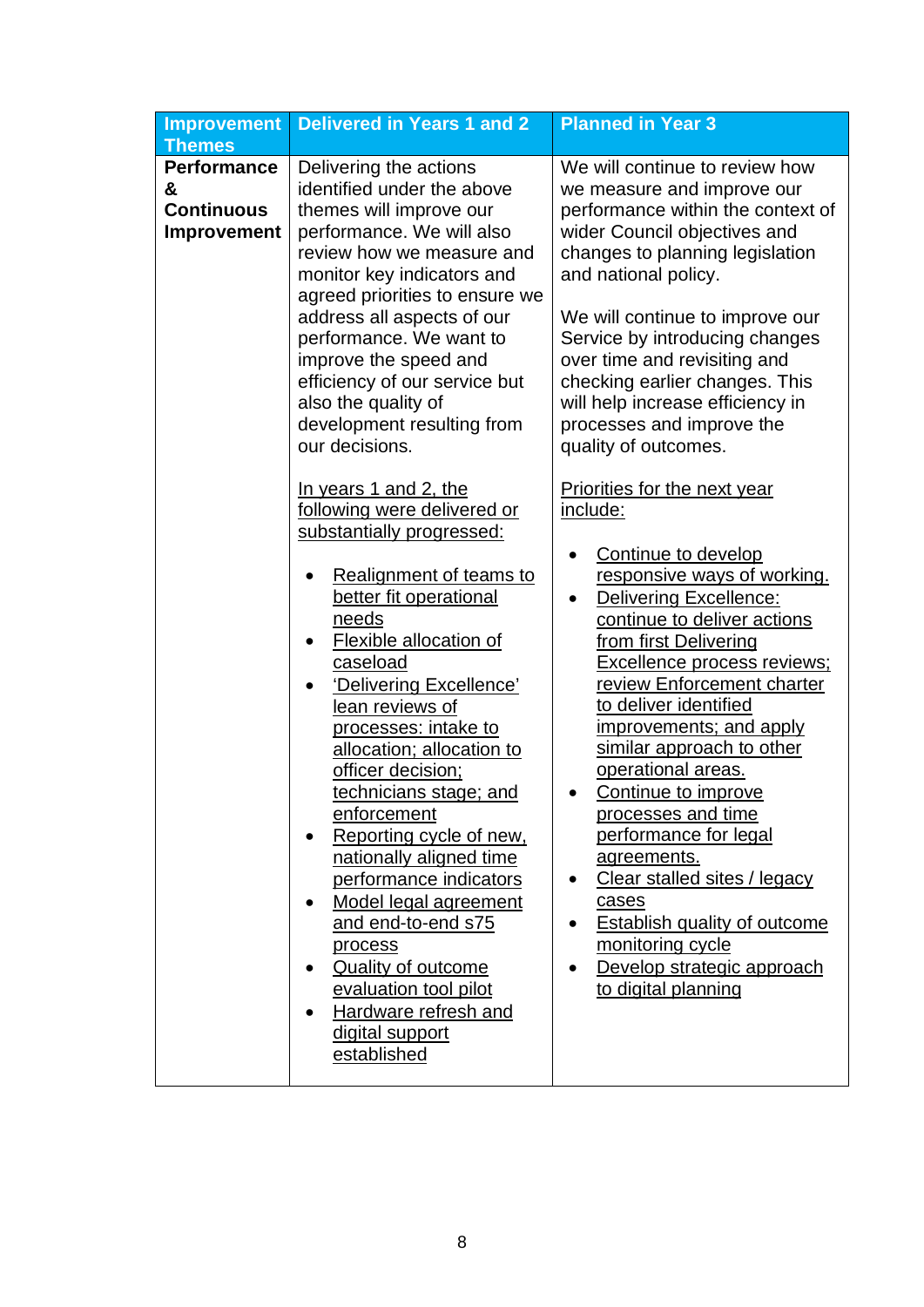### **3 Improvement Approach**

In order to improve our Service, we will continue to work collaboratively with other Council services and our customers. We will review and evaluate our business processes for efficiency, effectiveness and flexibility. But we may also ask others to make changes in the way they interact with us.

The approach is led by a small improvement team, seconded within the service and leading, coordinating and supporting the programme of change and improvement.

Individual change and improvement actions are led by staff and team managers, using a range of approaches fitted to the nature of the change.

The delivery of the Improvement Plan will generally be progressed using existing staff resources. This includes some additional posts which were created in 2018 as a result of an increase in Council budget provision and an increase in planning application fees.

### **4 Measures of Success**

This sets out the key measures of success against which we will assess our performance in relation to this improvement plan.

#### **Scottish Government Planning Performance Markers**

The Scottish Government assesses the Council's annual Planning Performance Framework against a set of performance markers. Red, amber and green ratings are given based on the evidence provided within the Planning Performance Framework.

#### **City of Edinburgh Council Performance Framework**

Following the approval of the Council Business Plan 2017/22, a revised internal performance framework was developed to monitor delivery of the Business Plan's five Strategic Aims. This sits alongside, and in addition, to the monitoring of Commitments, which was reported to the City of Edinburgh Council on 28 June 2018. There are a number of indictors directly related to the work of the Planning Service.

#### **Improved Customer Satisfaction**

We will continue to engage with our customers and other stakeholders, including our annual Customer Forum and monitor complaints and compliments, as a measure of customer satisfaction. From 2021 this engagement will resume in virtual form using online sessions.

#### **Improve Employee Satisfaction and Wellbeing**

An employee satisfaction survey was carried out in 2019, and two wellbeing surveys were carried out in 2020. Further surveys will be carried out in 2021.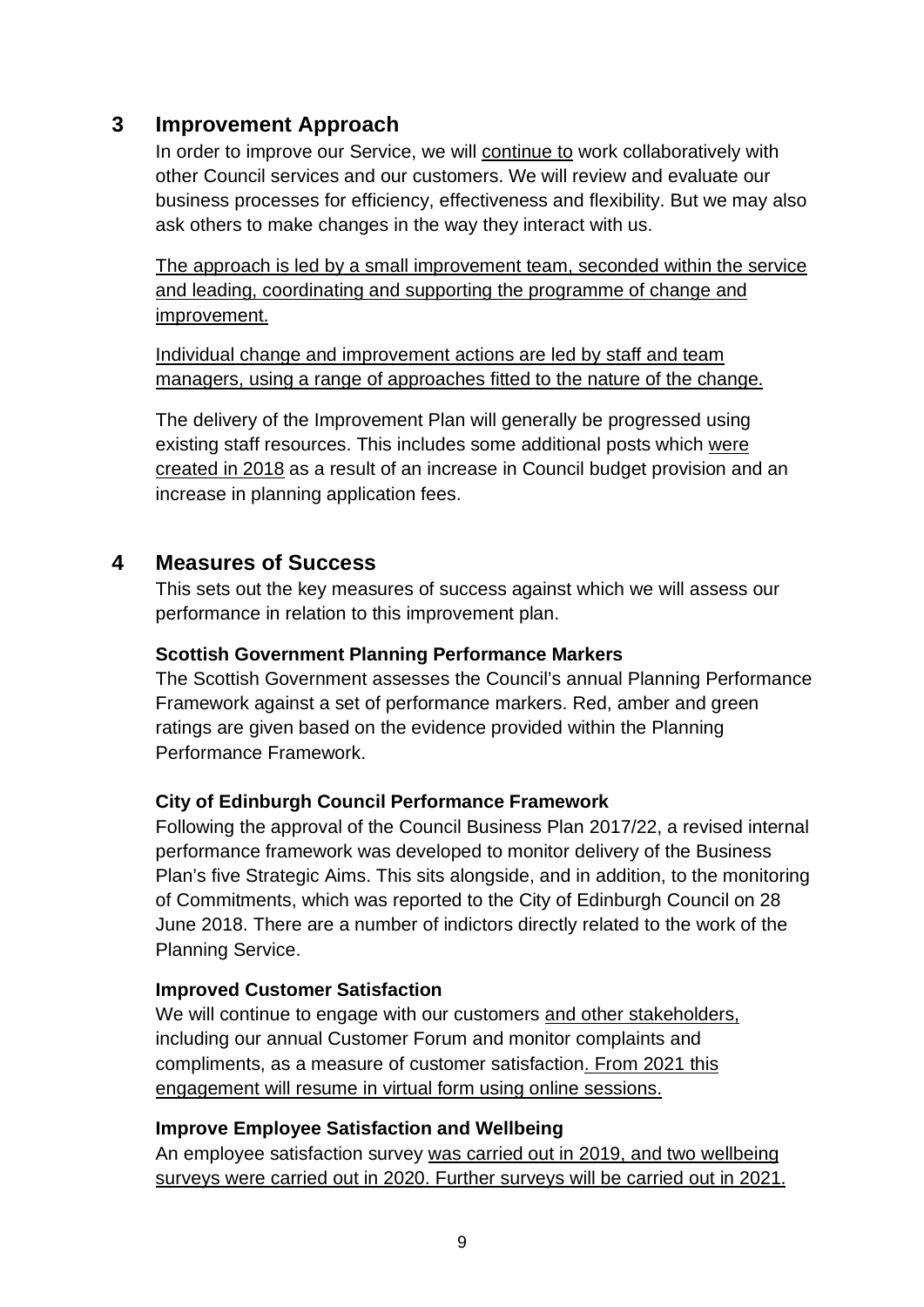# **Appendix 2 - Development Management Sub Committee**

### **Application for Planning Permission Address - 23 - 24 Greenside Place, Edinburgh, EH1 3AA**

**Proposal: Change of use from offices to serviced apartments with associated upgrading and refurbishment works with replacement dormers and rooflights (as amended).**

**Item – 7.1 Application Number – 20/02211/FUL Ward – B11 – City Centre**

#### **Recommendation**

It is recommended that this application be **Granted** subject to the details below.

#### **Summary**

The proposal complies with the adopted Edinburgh Local Development Plan. The proposal is an appropriate use which is reflective of the commercial character of the surrounding area and which preserves both the character and appearance of the New Town Conservation Area and the Outstanding Universal Value of the Old and New Towns of the Edinburgh World Heritage Site. The proposal will not have an adverse impact on the unique architectural and historical character of the listed building and is an acceptable city centre development. It will not have a detrimental impact on the amenity of the surrounding area or raise any concerns in respect of road safety.

The development complies with the Planning (Listed Building and Conservation Areas) Scotland Act 1997.

There are no material planning considerations which outweigh this conclusion.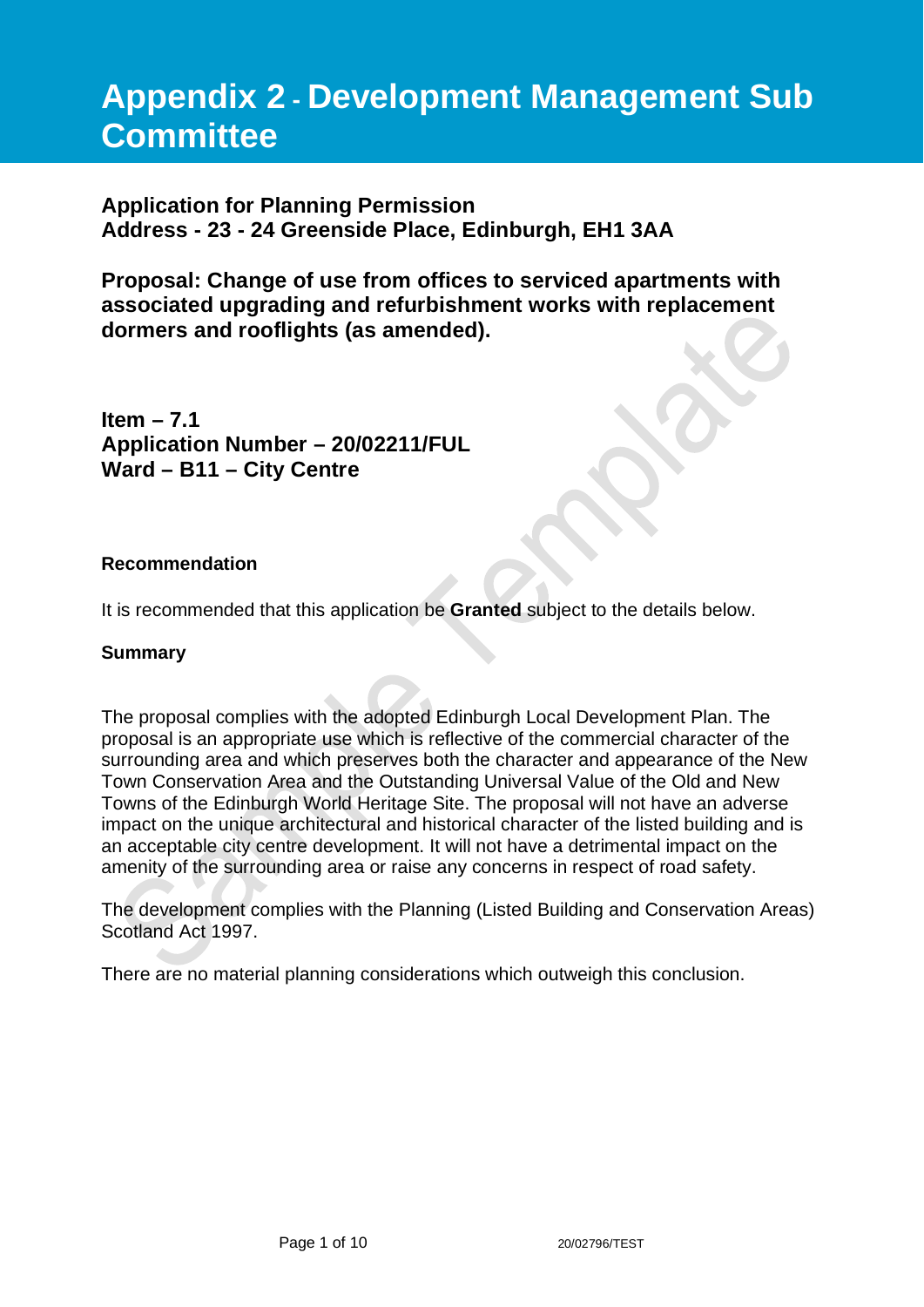### **SECTION A – Application Background**

#### **Site Description**

Originally built as a tenement block designed by John Baxter and constructed c. 1798, the application site has undergone significant internal renovation and now houses two pubs at ground floor, with open plan office space on the upper floors. The building was Category B Listed on 19 June 2001 (Reference number LB48035).

The Playhouse Theatre lies to the south and a hotel to the north on the other side of the lane. There are some flatted dwellings at the bottom of this lane to the east with Calton Hill beyond. A main arterial route (Leith Walk up to Leith Street) lies to the west of the site and the surrounding area is a mix of largely commercial uses with some flats above.

This application site is located within the New Town Conservation Area.

#### **Description Of The Proposal**

The proposal is for a change of use from the existing eight office units on the four upper floors of the building to 31 serviced apartment units. The proposal includes the complete reconfiguration of the internal space with new partitions to form the new apartment units. External changes include the removal of four non-original dormer windows located to the rear of the building. These will be replaced with two dormer windows of traditional design with timber framed sash and case windows and Scots slate to match existing. Existing non-original rooflights are to be replaced with conservation style rooflights.

Access would be from the front in Greenside Place where stairs and a lift will lead up to the upper floors. There is an area shown for an office and reception but no dining facilities apart from vending machines; however each unit will have its own kitchen. Given the level of management of the site, the use is more akin to hotel use than short stay lets.

#### *Previous Scheme*

The proposed lead clad dormer windows with aluminium framed, slim line double glazed windows and glass balustrades have been removed from the scheme. The two proposed dormer windows to the rear will be smaller, with timber framed sash and case windows and a slate roof.

#### **Relevant Site History**

No relevant site history.

#### **Consultation Engagement**

Transportation Planning Archaeology Environmental Protection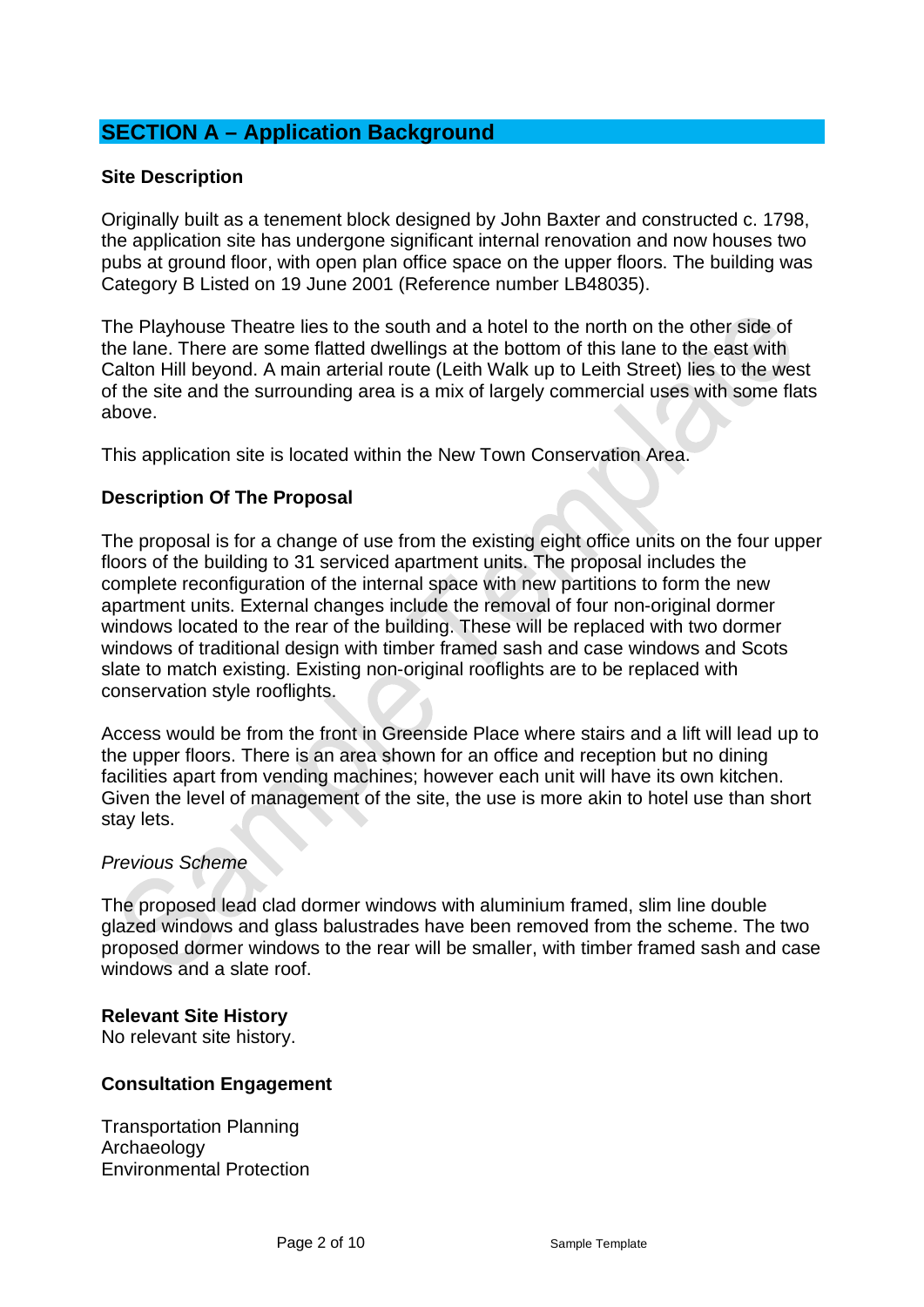**Publicity and Public Engagement**

**Date of Neighbour Notification:** 04 June 2020 **Date of Advertisement:** 09 June 2020 **Date of Site Notice:** 12 June 2020 **Number of Contributors: 6**

#### **Section B - Assessment**

#### **Determining Issues**

Section 25 of the Town and Country Planning (Scotland) Act 1997 states - Where, in making any determination under the planning Acts, regard is to be had to the development plan, the determination shall be made in accordance with the plan unless material considerations indicate otherwise.

Section 59 of the Planning (Listed Buildings and Conservation Areas) (Scotland) Act 1997 states that in considering whether to grant planning permission for development which affects a listed building or its setting, a planning authority shall have special regard to the desirability of preserving the building or its setting or any features of special architectural or historic interest which it possesses.

Section 64 of the Planning (Listed Buildings and Conservation Areas) (Scotland) Act 1997 states - special attention shall be paid to the desirability of preserving or enhancing the character or appearance of the conservation area.

Do the proposals comply with the development plan?

If the proposals do comply with the development plan, are there any compelling reasons for not approving them?

If the proposals do not comply with the development plan, are there any compelling reasons for approving them?

#### **Assessment**

a) the use is acceptable in principle;

b) the proposal will preserve the character and setting of the listed building;

c) the proposal will preserve the character and appearance of the New Town Conservation Area;

d) the proposal will preserve the outstanding universal value of the Old and New Towns of the Edinburgh World Heritage Site;

e) the proposal will have a detrimental impact on the amenity of neighbouring residents;

f) the proposal raises any issues in respect of parking and road safety;

g) any other planning issues have been addressed;

h) any impacts on equalities or human rights are acceptable; and

i) any issues raised by objectors have been addressed.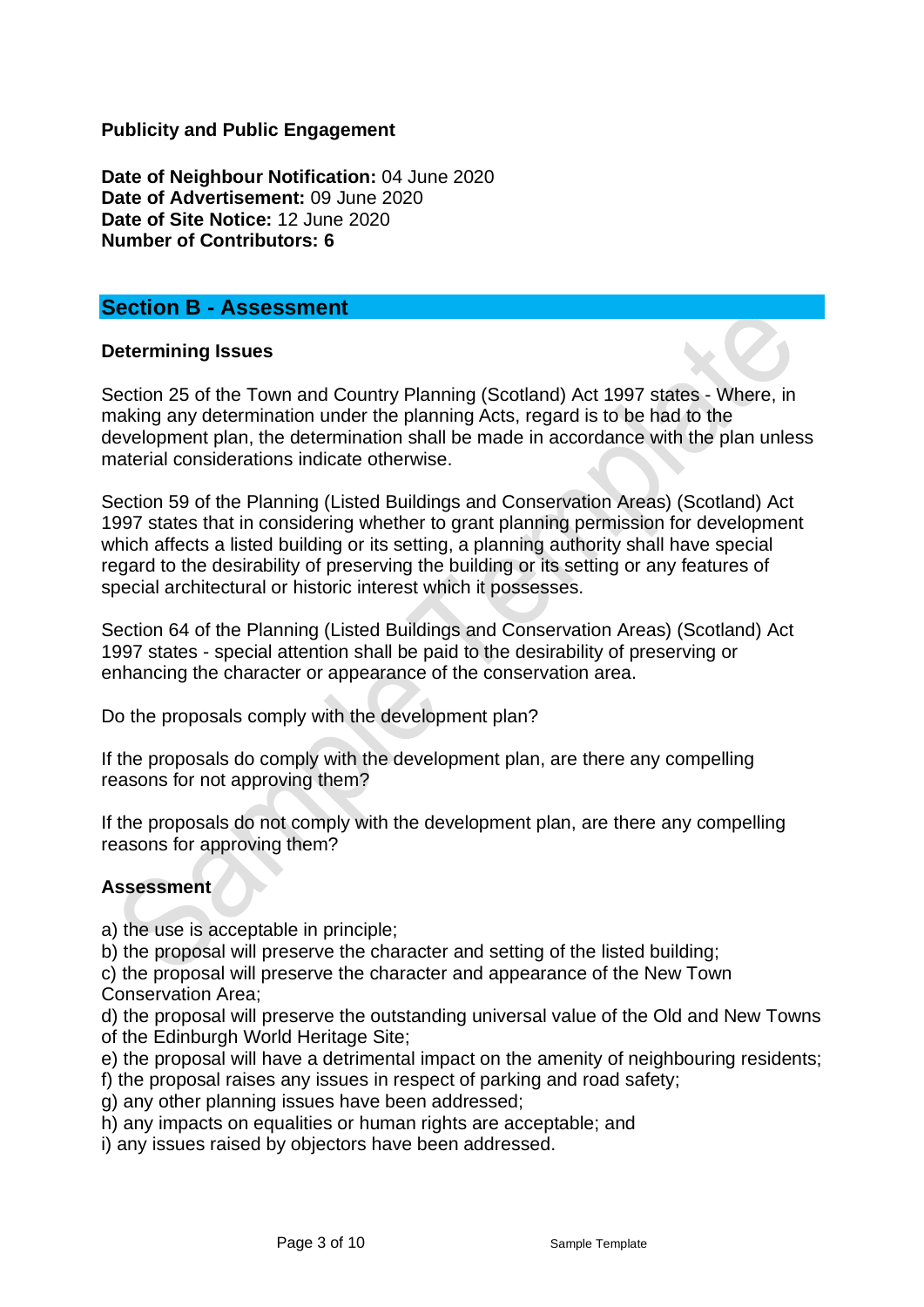#### a) Principle

The application site is situated in the city centre area as defined in the adopted Edinburgh Local Development Plan (LDP).

LDP policy Emp 9 (Employment Sites and Premises) states that proposals to redevelop employment sites or premises in the urban area for uses other than business, industry or storage will be permitted provided:

(i) the introduction of non-employment uses will not prejudice or inhibit the activities of any nearby employment use;

(ii) the proposal will contribute to the comprehensive regeneration and improvement of the wider area.

LDP Policy Del 2 (City Centre) states that development which lies within the city centre will be permitted where it retains and enhances its character, attractiveness, vitality and accessibility and contributes to its role as a strategic business and regional shopping centre and Edinburgh's role as a capital city. It also states that the requirements in principle will be for a use or mix of uses appropriate to the location of the site, its accessibility characteristics and the character of the surrounding area.

The surrounding area is commercial in nature. The existing offices are located above two public houses. The Playhouse Theatre and the Omni Centre neighbour the application site to the south and the site is close to the ongoing St James' Centre redevelopment site. Elsewhere in the surrounding area, buildings are characterised by commercial uses at ground floor level with some residential on upper floors.

The proposal will not prejudice or inhibit the activities of any nearby employment use. As the application is for serviced accommodation, no amenity protection is provided for the temporary occupants of these properties. Any protection against disturbance from the surrounding commercial business such as the Playhouse will be the responsibility of the developer or operator of the proposed serviced apartments.

Whilst the proposal will not contribute to the regeneration of the area, the proposal will provide accommodation for tourists and individuals visiting the city, within an area which is continuing to develop as a cultural and leisure hub in the city centre. The use of the site for tourist accommodation is consistent with the area. The proposal will contribute to the vitality of the street. The site is highly accessible and will also not result in the loss of any residential properties within the city. There will be no direct interaction between users of the short stay units and long term residents of residential properties in the area.

This is a busy city centre location within walking distance of public transport, so the development should not diminish the quality of the residential environment in terms of noise generation, disturbance or parking demand.

Set within the context of the busy, commercial character of the surrounding area and the city centre location, the proposal complies with LDP policy Del 2 and Emp 9 and is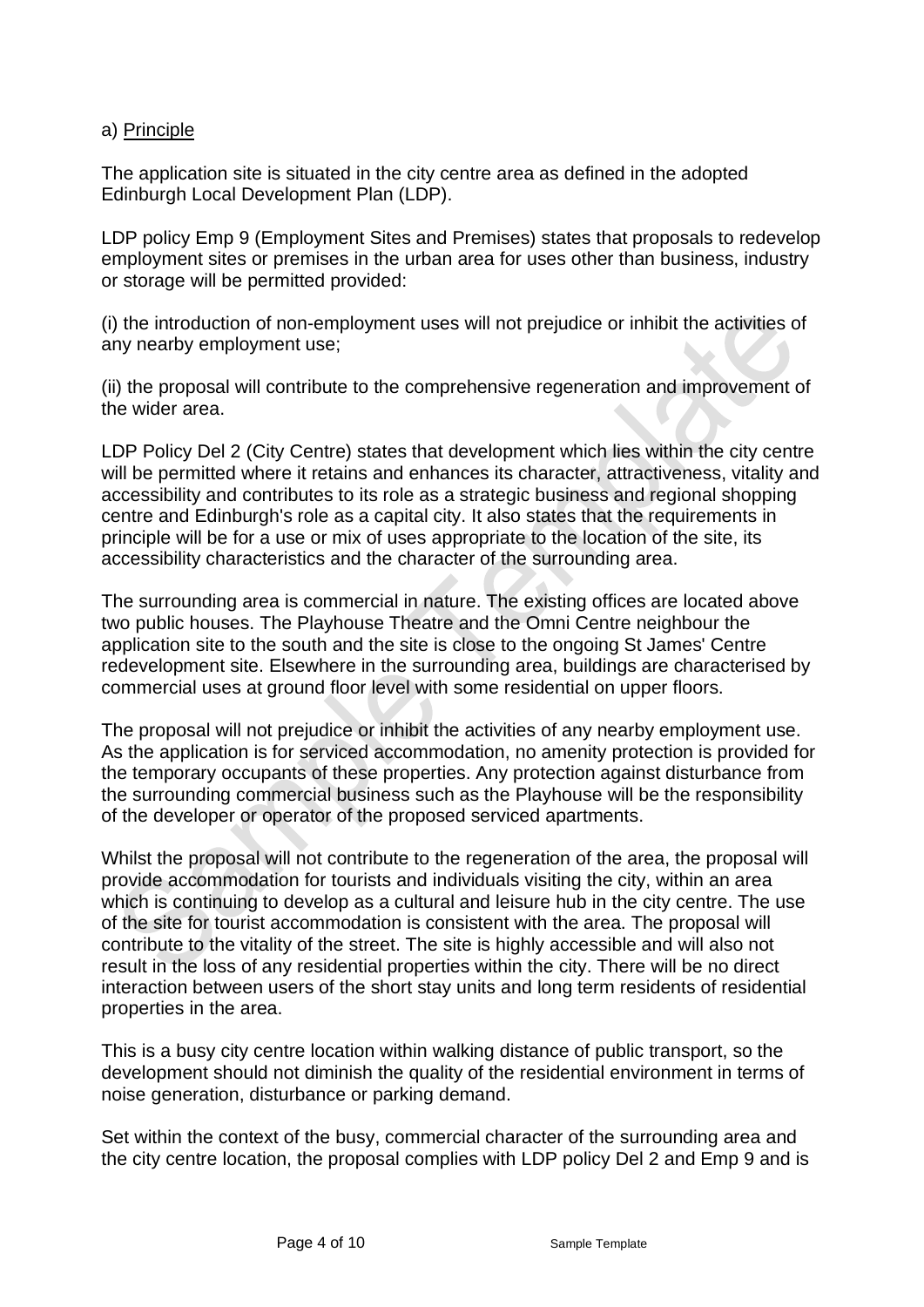acceptable in principle subject to compliance with the other policies of the adopted LDP.

#### b) Character and Setting of Listed Building

Section 59 (1) of the Planning (Listed Building and Conservation Areas) (Scotland) Act 1997 states:

*"In considering whether to grant planning permission for development which affects a listed building or its setting, a planning authority or the Secretary of State, as the case may be, shall have special regard to the desirability of preserving the building or its setting or any features of special architectural or historic interest which it possesses."*

LDP Policy Env 4 (Listed Buildings - Alterations and Extensions) states that proposals to alter a listed building will be permitted where those alterations are justified; will not result in unnecessary damage to historic structures or result in a diminution of the buildings interest; and any additions would be in keeping with other parts of the building.

Historic Environment Scotland's (HES) Managing Change in the Historic Environment guidance note on the use and adaptability of listed buildings is applicable. It states that *for a building to remain in use over the long term, change will be necessary. This reflects changes over time in how we use our buildings and what we expect from them.....We need to make sure they have a long term future if we want to benefit from them in the long term.*

The application site was originally a tenement building, constructed in the late 18th century. It is one of the last remaining examples of the Georgian tenements which occupied the east side of Leith Walk. However, the building has undergone significant change. The ground floor is occupied by two public houses and the remaining upper floors underwent significant alteration in 2002 to accommodate open plan office spaces. Consequently, nothing of the original decorative scheme or plan form remain. The proposed internal alterations to form 31 apartment units will have no impact on anything of architectural or historic significance.

Externally, alterations are limited to the roof. The proposal includes the removal of four, small, non-original dormer windows to the rear which are to be replaced by two larger dormer windows. This element of the scheme has been amended. Originally the replacement dormer windows were larger and of a modern design. In the revised scheme, the replacement dormer windows will be smaller and of a traditional design, mirroring the existing dormers on the principal elevation and others in the surrounding area through the use of matching slate and timber framed sash and case window units. Non-original rooflights are to be removed and replaced with conservation rooflights which will be flush with the roof line. The applicant has not specified the material of the rooflights. A condition has been added to this consent requiring information about the specific rooflight units to be submitted to and approved in writing by the Planning Authority before work is commenced on site.

The proposal will preserve the character of the listed building.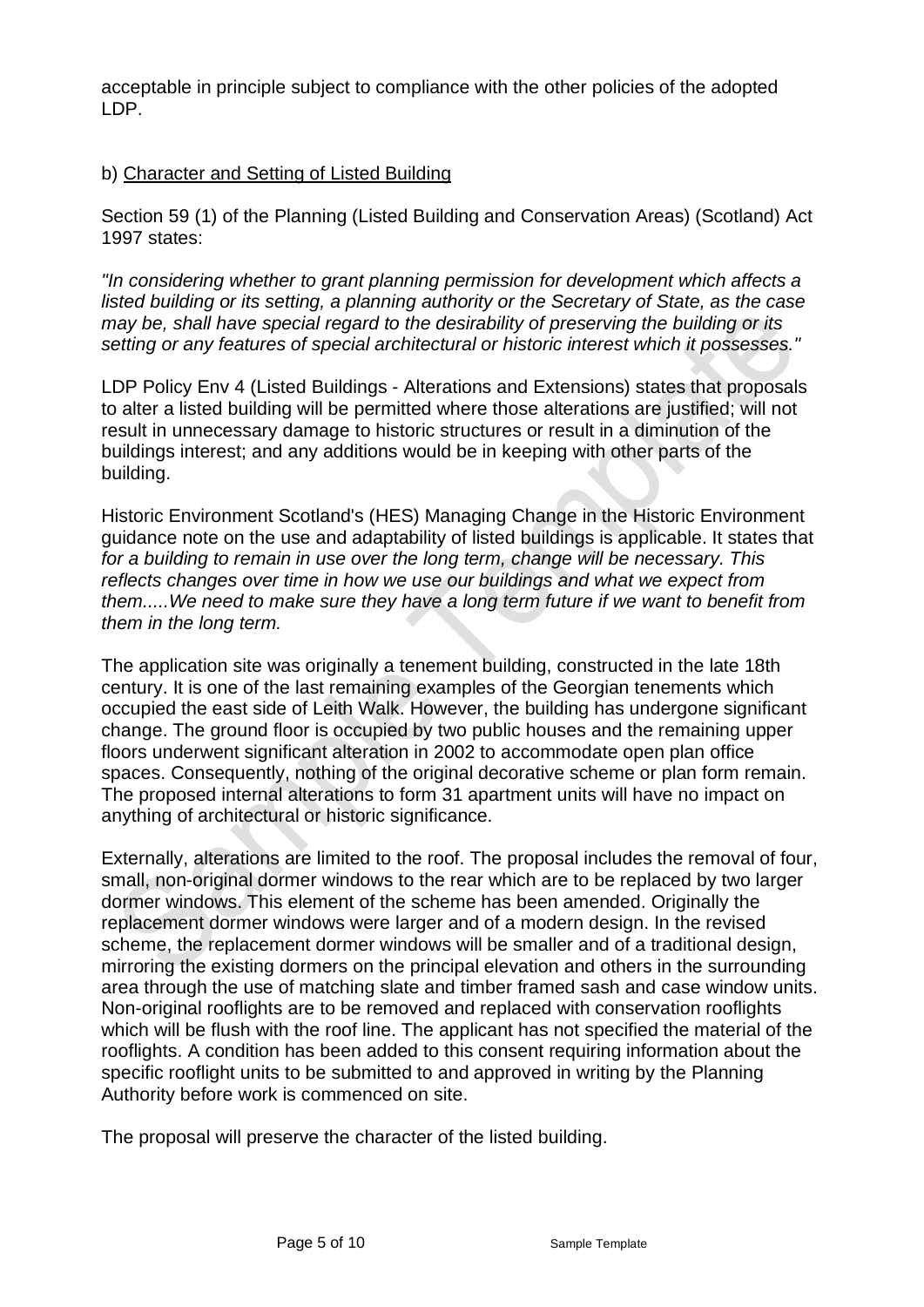#### c) Conservation Area

LDP Policy Env 6 permits development within a conservation area which preserves or enhances the special character or appearance of the conservation area and is consistent with the relevant conservation area character appraisal.

The New Town Conservation Area Character Appraisal identifies the key characteristics of the First New Town as:

{\i "Georgian and early Victorian rectilinear development of grand formal streets lined by fine terraced building expressing neo-classical order, regularity, symmetry, rigid geometry, and a hierarchical arrangement of buildings and spaces with controlled vistas and planned views."}

The rear of the application site is visible from Calton Hill, a protected view. However, the traditional design of the new dormer windows is in keeping with the existing building and other dormer windows in the wider area. The external alterations proposed will not alter essential characteristics of the conservation area or interfere with important vistas and views.

The proposal will not have a detrimental impact on the New Town Conservation Area.

#### d) Impact on the World Heritage Site

The Outstanding Universal Value (OUV) of the Old and New Towns of Edinburgh World Heritage Site (EWHS) is defined as the remarkable juxtaposition of two clearly articulated urban planning phenomena: the contrast between the organic medieval Old Town and the planned Georgian New Town which provides a clarity of urban structure unrivalled in Europe.

The Statement of Outstanding Universal Value emphasises the importance of maintaining the authenticity of the Site which "{\i continues to retain its historic role as the administrative and cultural capital of Scotland, while remaining a vibrant economic centre.}"

LDP Policy Env 1 (World Heritage Sites) states that development which would harm the qualities which justified the inscription of the Old and New Towns of Edinburgh will not be permitted.

In terms of the use, the EWHS Management Plan encourages sustainable tourism and recognises that a balance is needed between resident and visitor needs. The re-use of this redundant building ensures the New Town Conservation Area is maintained as a thriving part of the city without harm to the OUV.

As discussed above, external alterations are limited to the roof. These alterations make use matching slate and traditional timber framed sash and case windows. The alterations are in keeping with the existing building and the wider area. The proposed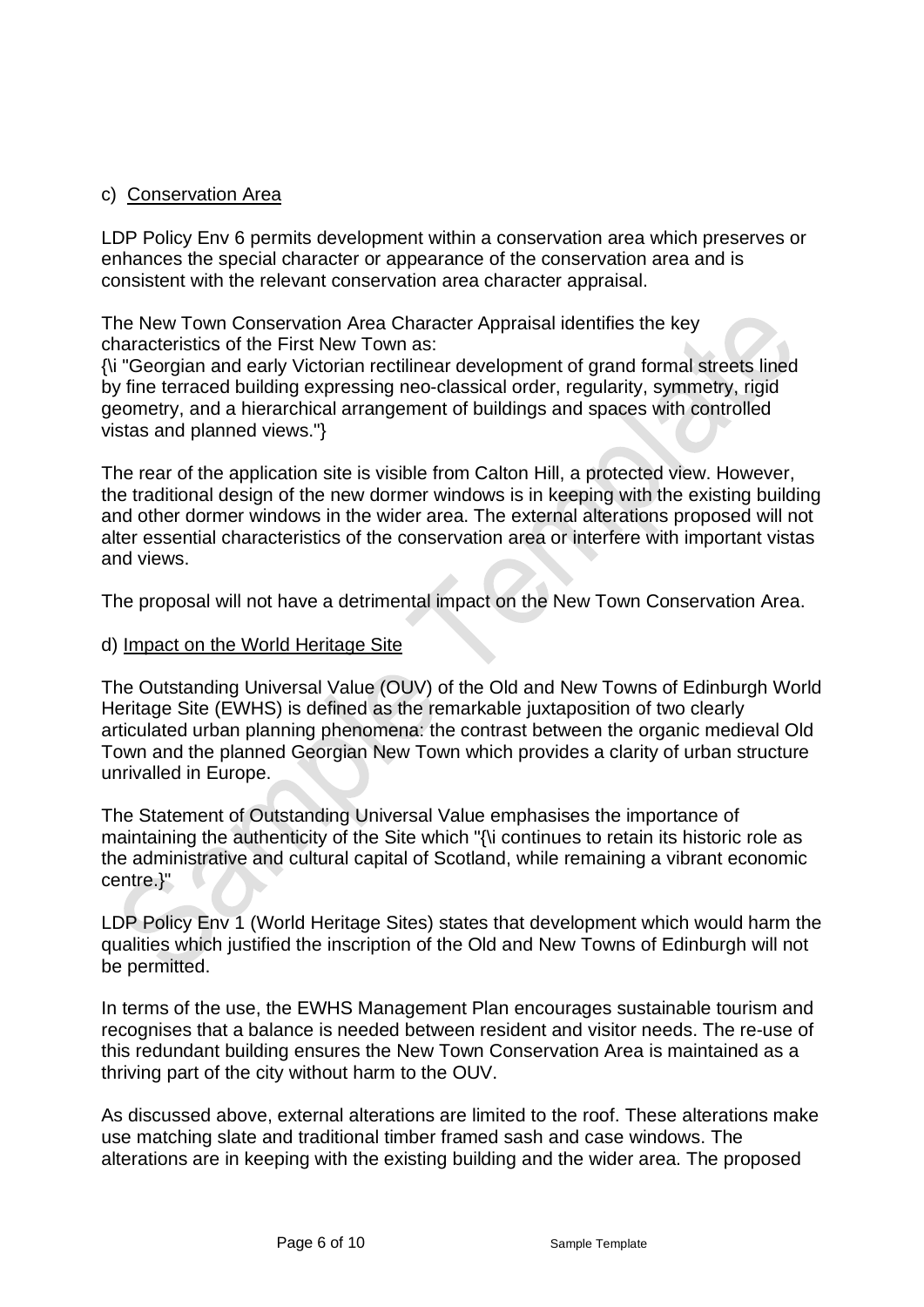external alterations will have no detrimental impact on the character or appearance of the New Town, nor its relationship with the Medieval Old Town.

The proposal will have no adverse impact on the Outstanding Universal Value of the Edinburgh World Heritage Site and complies with LDP policy Env 1.

#### e) Neighbouring Amenity

Policy Hou 7 (Inappropriate Uses in Residential Areas) which states that developments, including changes of use which would have a materially detrimental impact on the living conditions of nearby residents, will not be permitted.

In this instance the application site is located in a busy part of the city centre which is characterised by a range of commercial uses including retail, bars, restaurants and wider entertainment uses. The serviced apartments will be accessed via a private entrance, meaning there will be no direct interaction between visitors and long-term residents and limited potential for the disturbance of such residents. Environmental Protection noted in their consultation response that no noise sensitive receptors are located nearby.

The proposal will not have a negative impact on neighbouring amenity.

#### f) Parking and Road Safety

LDP policy Tra 2 (Private Car Parking) states that planning permission will be granted for development where proposed car parking provision complies with and does not exceed the parking levels set out in Council Guidance.

LDP policy Tra 3 (Private Cycle Parking) states that planning permission will be granted for development where proposed cycle parking and provision complies with standards set out in Council Guidance.

The Council's Edinburgh Design Guidance does not include any parking standards for either car parking or cycle parking for this sui generis use.

It is noted, however, that the applicant proposes no off-street parking provision for the site and whilst no cycle parking is proposed, the property is located within a city centre location with nearby access to public transport provision.

The proposal complies with LDP Policy Tra 2 and Tra 3.

g) Other Planning Matters

#### *Archaeology*

The application concerns a B-listed Georgian tenement constructed in 1798 by John Baxter at the top of Leith Walk as part of his wider development including Baxter's Place. This building is regarded as being of archaeological and historic significance and accordingly. The aim should be to preserve archaeological remains in situ as a first option, but alternatively where this is not possible, archaeological excavation or an appropriate level of recording may be an acceptable alternative.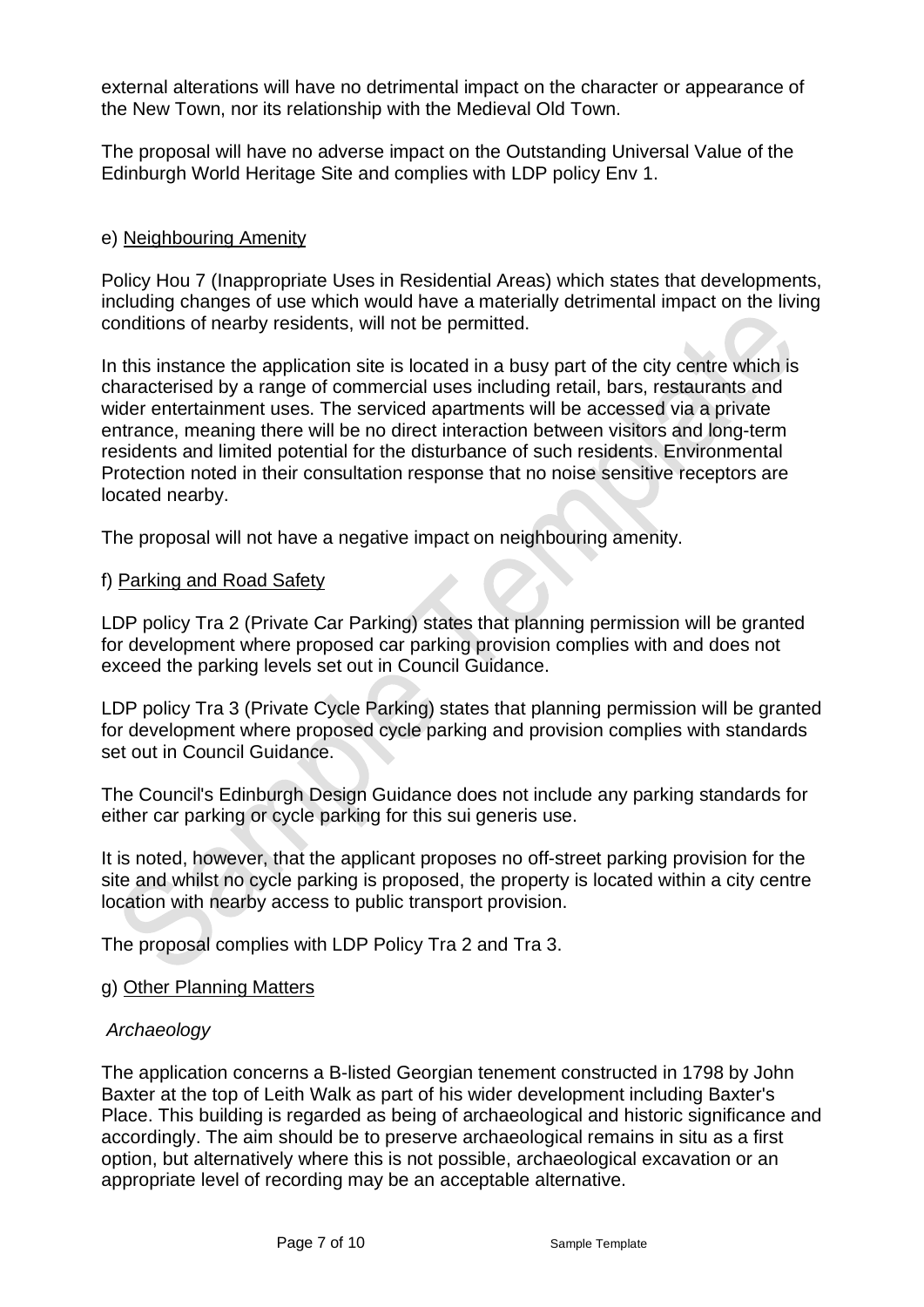Although the building was converted into open plan offices around 2002, no archaeological work was undertaken to record the surviving historic fabric at the time. The current proposals will see the stripping out of the 2002 alterations including the suspended ceiling. Such works will accordingly provide an opportunity to not only record any surviving significant historic fabric (which inform us of the development history and changes of use) but also importantly allow for the preservation and conservation of any such fabric.

Therefore, it is necessary to undertake a programme of historic building recording during internal alterations and downtakings in order to record the buildings historic fabric and ensure appropriate measures are put in place to conserve any such fabric within the final development. This has been made a condition of the consent.

#### h) Equalities and Human Rights

This application was assessed in terms of equalities and human rights. No impact was identified.

#### i) Public Comments

#### *Material Comments - Objections*

- Commercial venues generate too much noise and would impact amenity of users of proposed apartments; this is addressed in section (a) of the assessment.

- Potential negative impact on commercial practices due to noise complaints; this is addressed in section (a) of the assessment.

- Negative impact on roofscape and a protected view; this is addressed in section (a) and (b) of the assessment.

- Negative impact on listed building; this is addressed in section (b) of the assessment - Negative impact on the conservation area; this is addressed in section (c) of the assessment.

- Rooflights unacceptable; this is addressed in section (b) of the assessment.

- Historic tramway rosette at first floor level should be retained; external changes are limited to the roof as discussed in section (b) and (c) of the assessment.

#### *Non-Material Comments*

- The proposed studio flats do not meet minimum floorspace requirements; this is not a residential development. There are no minimum floorspace requirements for serviced apartments.

- Too many short-term lets in the city centre; this is a commercial consideration not covered in current planning policy.

#### **Conclusion**

The proposal complies with the adopted Edinburgh Local Development Plan. The proposal is an appropriate use which is reflective of the commercial nature of the surrounding area and which preserves both the character and appearance of the New Town Conservation Area and the Outstanding Universal Value of the Old and New Towns of the Edinburgh World Heritage Site. The proposal will not have an adverse impact on the unique architectural and historical character of the listed building and is an acceptable city centre development. It will not have a detrimental impact on the amenity of the surrounding area or raise any concerns in respect to road safety.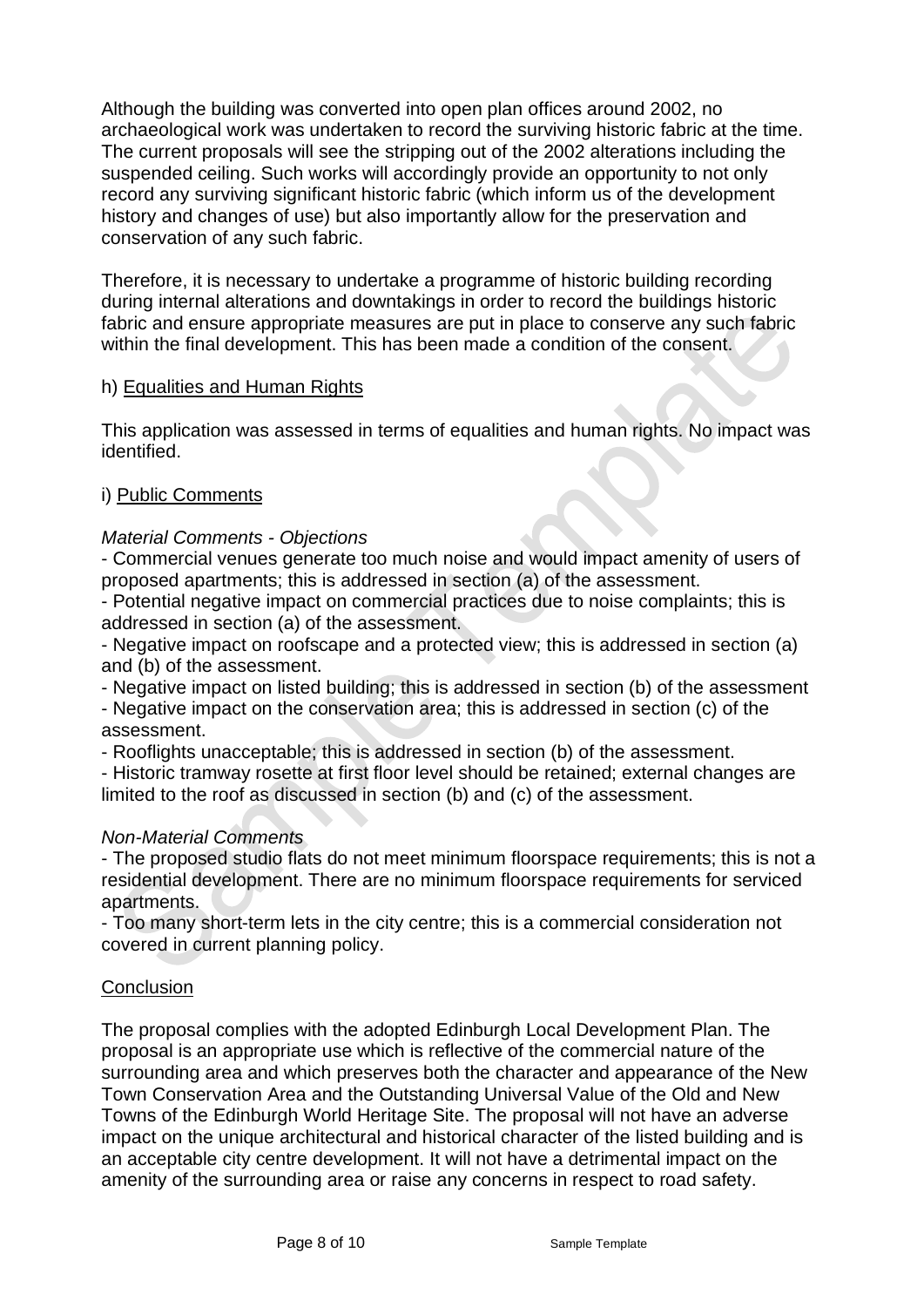The development complies with the Planning (Listed Building and Conservation Areas) Scotland Act 1997.

### **Section C - Conditions/Reasons/Informatives**

The recommendation is subject to the following;

#### **Conditions**

1. Details of proposed rooflights must be submitted to and approved in writing by the Planning Authority before work is commenced on site.

2. No development shall take place on the site until the applicant has secured the implementation of a programme of archaeological work (historic building recording, reporting and analysis) in accordance with a written scheme of investigation which has been submitted by the applicant and approved by the Planning Authority.

#### **Reasons: -**

1. In order to safeguard the character of the listed building and the conservation area.

2. In order to safeguard the interests of archaeological heritage.

#### **Informatives**

1. The development hereby permitted shall be commenced no later than the expiration of three years from the date of this consent.

2. No development shall take place on the site until a 'Notice of Initiation of Development' has been submitted to the Council stating the intended date on which the development is to commence. Failure to do so constitutes a breach of planning control, under Section 123(1) of the Town and Country Planning (Scotland) Act 1997.

3. As soon as practicable upon the completion of the development of the site, as authorised in the associated grant of permission, a 'Notice of Completion of Development' must be given, in writing to the Council.

#### **Background Reading/External References**

To view details of the application go to the [Planning Portal](https://citydev-portal.edinburgh.gov.uk/idoxpa-web/simpleSearchResults.do?action=firstPage)

**Further Information -** [Local Development Plan](https://www.edinburgh.gov.uk/local-development-plan-guidance-1/edinburgh-local-development-plan/1)

**Date Registered: 02 June 2020**

**Drawing Numbers/Scheme**

01-02, 03a 04a 05a 06a 07a

Scheme 2

**David R. Leslie**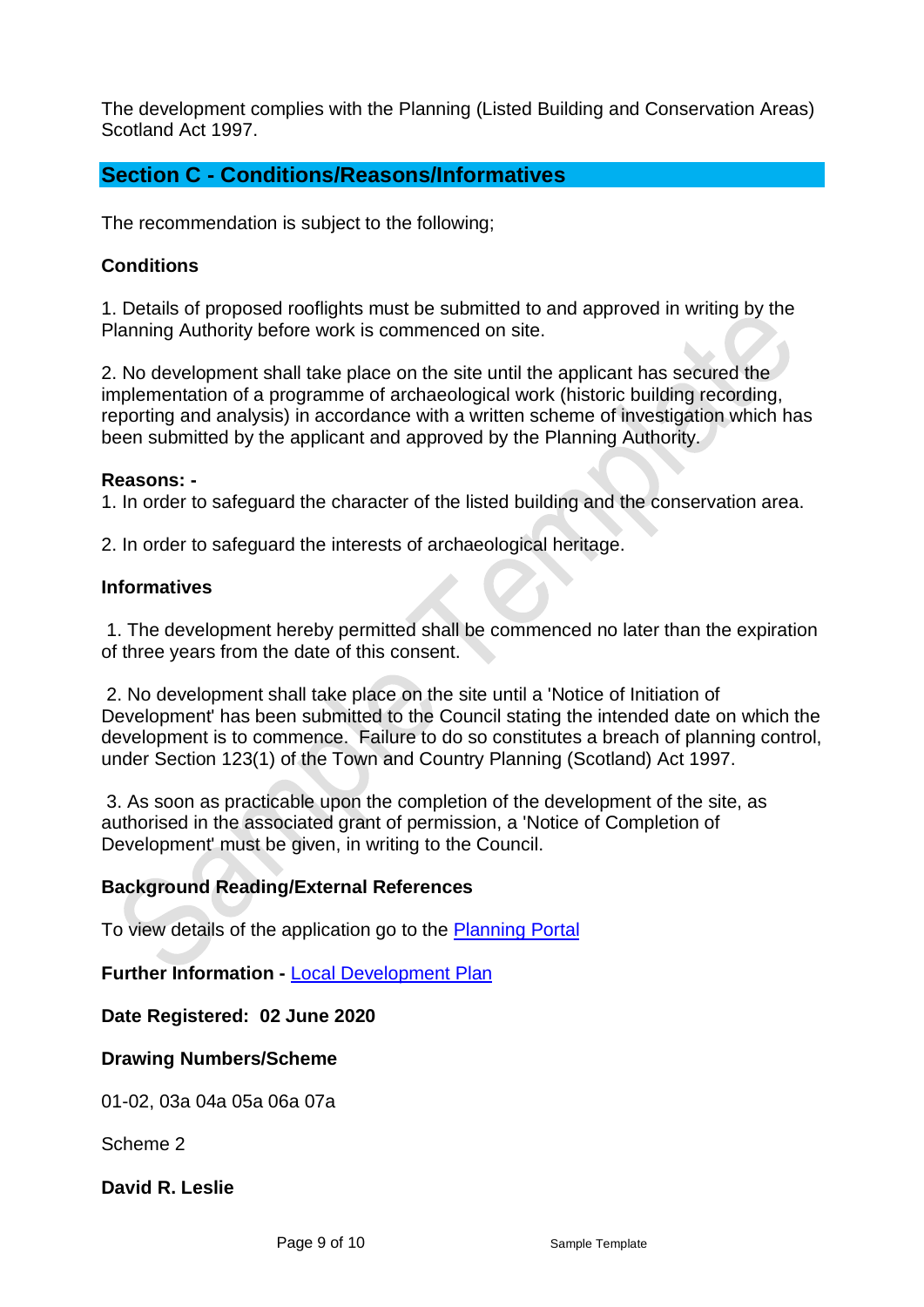#### **Chief Planning Officer PLACE The City of Edinburgh Council**

Appendix 1

#### **Consultations**

**NAME**: Transportation Planning **COMMENT**: No objection to the application.

#### **NAME**: Archaeology

**COMMENT:** it is recommended that a programme of historic building recording is undertaken during internal alterations / down takings in order to record the buildings historic fabric and ensure appropriate measures are put in place to conserve any such fabric within the final development

. It is recommended that that the following condition is attached to any granted permission to ensure that this programme of archaeological works is undertaken;

'No development shall take place on the site until the applicant has secured the implementation of a programme of archaeological work (historic building recording, reporting and analysis) in accordance with a written scheme of investigation which has been submitted by the applicant and approved by the Planning Authority.'

The work must be carried out by a professional archaeological organisation, either working to a brief prepared by CECAS or through a written scheme of investigation submitted to and agreed by CECAS for the site. Responsibility for the execution and resourcing of the programme of archaeological works and for the archiving and appropriate level of publication of the results lies with the applicant.

#### **NAME**: Environmental Protection

**COMMENT**: As there are no current sensitive receptors in the vicinity of the application site, Environmental Protection has no objections to this application.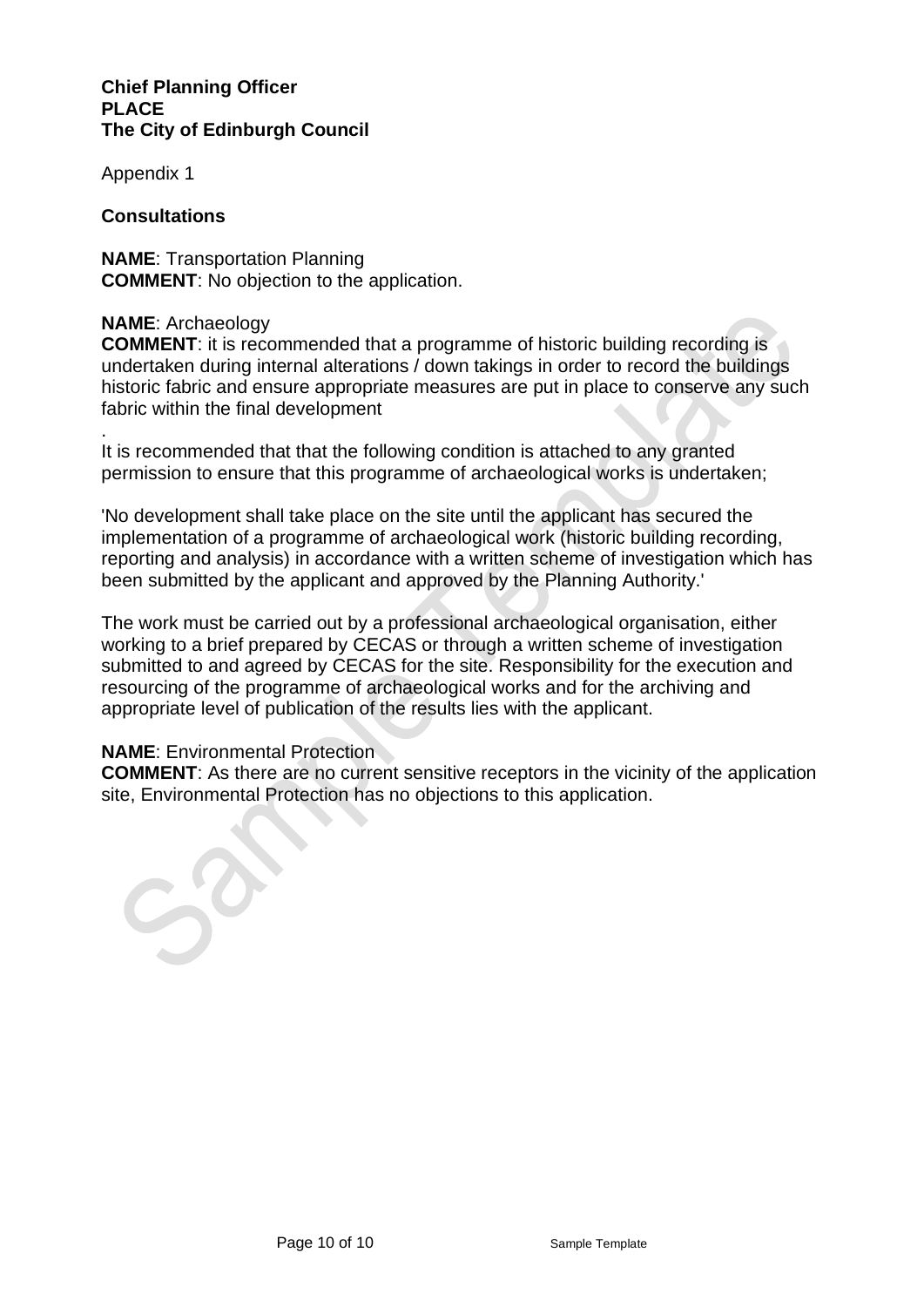### **Appendix 3**

**Internal Audit on Developer Contributions May 2019 (PL1802)**

### **Update on Recommended Actions**

The internal audit report and full recommendations are available [here.](https://democracy.edinburgh.gov.uk/Data/Planning%20Committee/20190515/Agenda/$item_91_-_internal_audit_quarterly_update_report_26_november_2018_to_29_march_2019_-_referral_from_the_governance_risk_and_be.xls.pdf)

| <b>Recommendation</b>                                                                                                                                                                                                                                                                                                                                                                                | <b>Status Update</b>                                                                                                                                                                                                                                                                                                                                                                                                                                                                 |  |  |  |
|------------------------------------------------------------------------------------------------------------------------------------------------------------------------------------------------------------------------------------------------------------------------------------------------------------------------------------------------------------------------------------------------------|--------------------------------------------------------------------------------------------------------------------------------------------------------------------------------------------------------------------------------------------------------------------------------------------------------------------------------------------------------------------------------------------------------------------------------------------------------------------------------------|--|--|--|
| <b>Backlog of legacy developer contributions</b><br>1                                                                                                                                                                                                                                                                                                                                                |                                                                                                                                                                                                                                                                                                                                                                                                                                                                                      |  |  |  |
| 1.1 Recommendation - review of developer<br>contributions held in the Finance database<br>Agreed management action - review of developer<br>$\bullet$<br>contributions held in the Finance database<br>Owner: Stephen Moir, Executive Director of<br>$\bullet$<br><b>Resources</b><br>Agreed Implementation Date: original 30 September<br>٠<br>2020 – extended by four months to 31 January<br>2021 | Complete - pending<br>confirmation by Legal and<br><b>Risk service</b><br>Recommendations<br>implemented. Evidence collated<br>for review and sign off by Legal<br>and Risk service.                                                                                                                                                                                                                                                                                                 |  |  |  |
| 1.2 Recommendation – retrospective review of historic<br>developer contribution legal agreements<br>Agreed Management Action - retrospective review<br>$\bullet$<br>of historic developer contribution legal agreements<br>Owner: Paul Lawrence, Executive Director of Place<br>٠<br>Agreed Implementation Date: original 30 September<br>2020 – extended by four months to 31 January<br>2021       | Complete - pending<br>confirmation by Legal and<br><b>Risk service</b><br>Recommendations<br>implemented. Evidence collated<br>for review and sign off by Legal<br>and Risk service.                                                                                                                                                                                                                                                                                                 |  |  |  |
| 2 End-to-end developer contributions processes, procedures and training                                                                                                                                                                                                                                                                                                                              |                                                                                                                                                                                                                                                                                                                                                                                                                                                                                      |  |  |  |
| 2.1 Recommendation - process documentation,<br>guidance, and standardised documentation<br>Agreed Management Action - process<br>documentation, guidance, and standardised<br>documentation<br>Owner: Paul Lawrence, Executive Director of Place<br>Agreed Implementation Date: 31 March 2020                                                                                                        | Re-opened and completed -<br>pending confirmation by<br><b>Legal and Risk service</b><br>Key elements of an end-to-end<br>process had been introduced by<br>Jan 2020. These had been<br>integrated into a full end-to-end<br>process had readied to put into<br>practice from September 2020.<br>Action was re-opened in<br>October 2020 in order to<br>provide further evidence of the<br>operation of the process and of<br>staff training. Training carried<br>out December 2020. |  |  |  |
| 2.2 Recommendation - quality assurance<br>Agreed Management Action - quality assurance<br>Owner: Paul Lawrence, Executive Director of Place<br>Senior Solicitor. Agreed Implementation Date:<br>original 31 December 2020 - extended by four<br>months to 30 April 2021                                                                                                                              | In progress<br>Quality assurance process was<br>to have been included as part of<br>wider ISO 9001 audit, however<br>this has been rescheduled due<br>to Covid-19. An alternative<br>process using checks against                                                                                                                                                                                                                                                                    |  |  |  |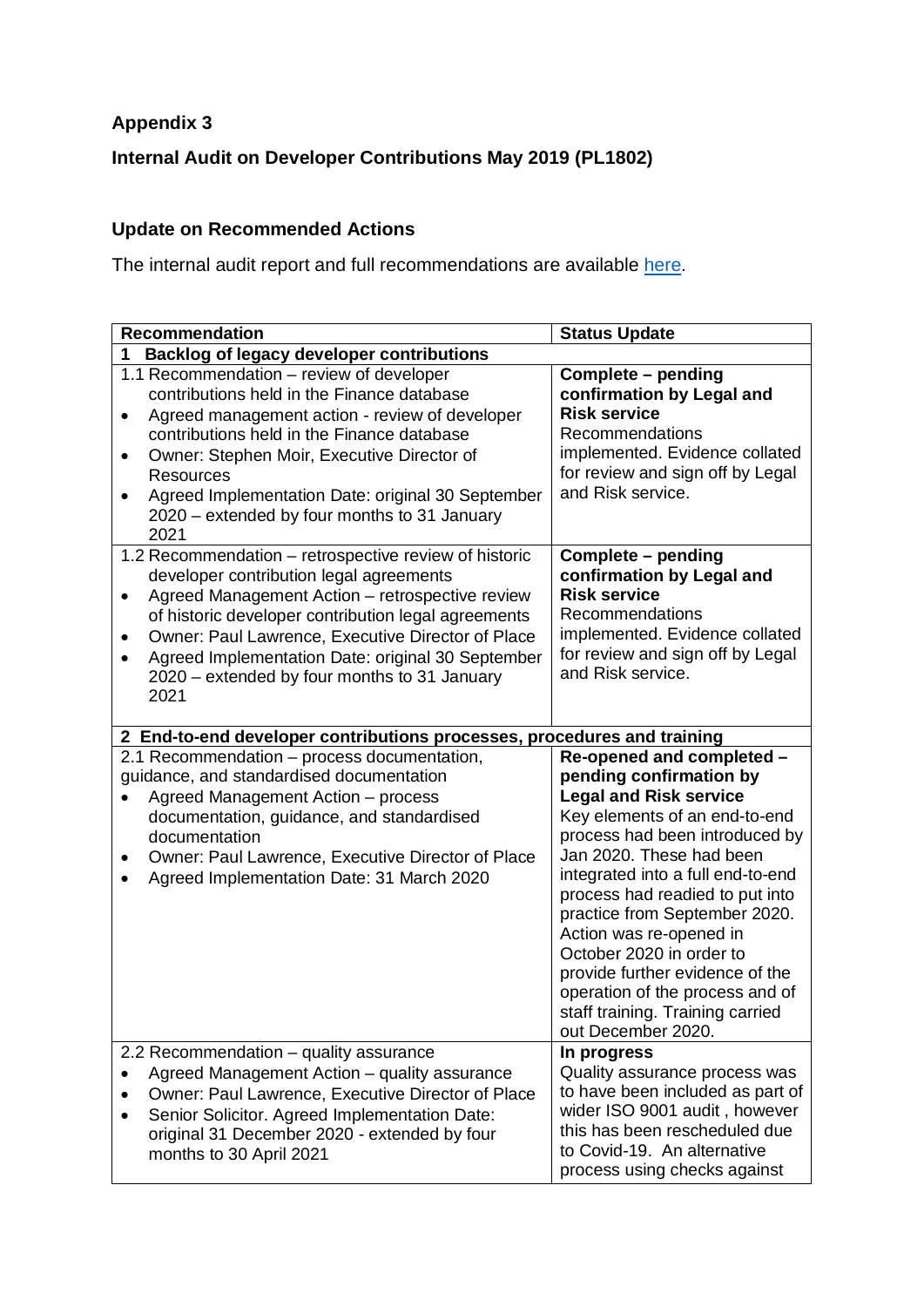|                                                                                                                                                                                                                                                                                                                                                                                                                                                      | procedure guidance, is being                                                                                                                                                                             |
|------------------------------------------------------------------------------------------------------------------------------------------------------------------------------------------------------------------------------------------------------------------------------------------------------------------------------------------------------------------------------------------------------------------------------------------------------|----------------------------------------------------------------------------------------------------------------------------------------------------------------------------------------------------------|
|                                                                                                                                                                                                                                                                                                                                                                                                                                                      | progressed                                                                                                                                                                                               |
| 2.3 Recommendation - legal agreements and rates<br>Agreed Management Action - legal agreements and<br>rates<br>Owner: Stephen Moir, Executive Director of<br>$\bullet$<br>Resources<br>Agreed Implementation Date: 30 June 2019 for<br>$\bullet$<br>implementation of template application of revised<br>hourly charge; and 30 June 2020 for completion of<br>first annual review of hourly charges - extended by<br>four months to 31 October 2020. | Complete - pending<br>confirmation by Legal and<br><b>Risk service</b><br>Review of hourly charges<br>updated in 2020 in connection<br>with establishment of new legal<br>framework with external firms. |
| 2.4 Recommendation - Induction and refresher training<br>Agreed Management Action - induction and<br>refresher training<br>Owner: Paul Lawrence, Executive Director of Place<br>$\bullet$<br>Agreed Implementation Date: 30 September 2019                                                                                                                                                                                                           | Completed.<br>Training was undertaken in<br>September 2019. Additional<br>training provided in 2020.                                                                                                     |
| <b>3 Ongoing Management of Developer Contributions</b>                                                                                                                                                                                                                                                                                                                                                                                               |                                                                                                                                                                                                          |
| 3.1 Recommendation – identification and allocation of<br>developer contributions<br>Agreed Management Action – identification and<br>$\bullet$<br>allocation of developer contributions<br>Owner: Paul Lawrence, Executive Director of Place<br>Agreed Implementation Date: 31 March 2020                                                                                                                                                            | Completed.<br>All invoices now issued through<br>the Council's Finance system<br>(PPSL).                                                                                                                 |
| 3.2 Recommendation – ongoing maintenance of                                                                                                                                                                                                                                                                                                                                                                                                          | Complete - pending                                                                                                                                                                                       |
| developer contributions                                                                                                                                                                                                                                                                                                                                                                                                                              | confirmation by Legal and                                                                                                                                                                                |
| Agreed Management Action - ongoing maintenance<br>of developer contributions<br>Owner: Stephen Moir, Executive Director of<br>$\bullet$<br><b>Resources</b><br>Agreed Implementation Date: original 30 September<br>$\bullet$<br>2020 – extended by four months to 31 January<br>2021                                                                                                                                                                | <b>Risk service</b><br>Recommendations<br>implemented. Evidence collated<br>for review and sign off by Legal<br>and Risk service.                                                                        |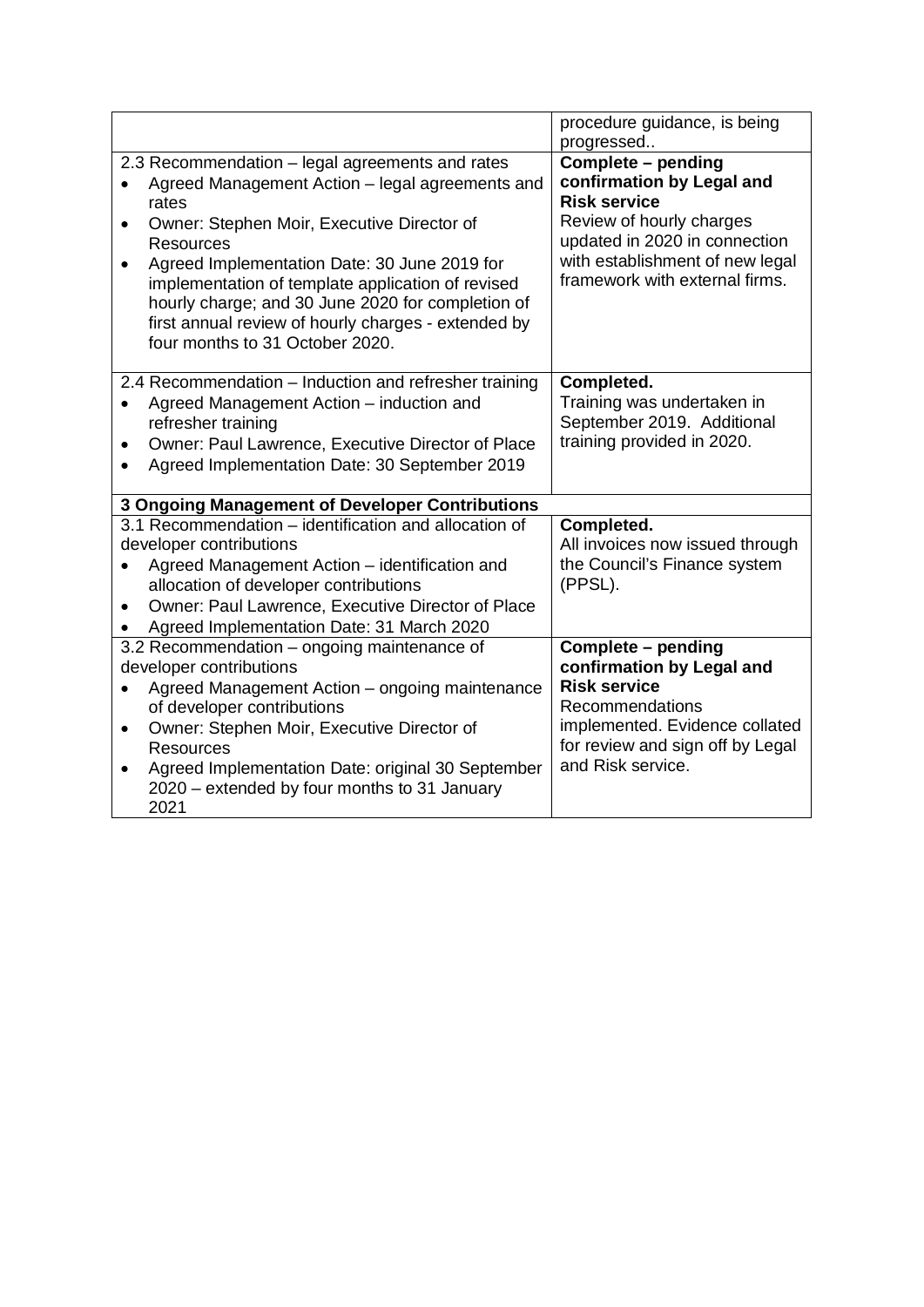Minister for Local Government and Housing Kevin Stewart MSP



T: 0300 244 4000 E: scottish.ministers@gov.scot

Andrew Kerr Chief Executive City of Edinburgh Council

17 December 2020

Dear Andrew,

### **PLANNING PERFORMANCE FRAMEWORK FEEDBACK 2019-20**

I am pleased to enclose feedback on your authority's ninth Planning Performance Framework (PPF) Report, for the period April 2019 to March 2020.

Firstly, I would like to take this opportunity to thank you and your staff for enabling planning services to continue to operate during the Covid-19 pandemic. This has been a difficult year for so many, and our planning system has a vital role to play in Scotland's green recovery. The impact which the pandemic has had, has demonstrated how valuable planning is from ensuring that businesses can operate flexibly to the contribution that it can make to the Places that are so important for our communities in terms of having access to the services they need, to greenspace and other areas where families can walk, wheel and cycle safely.

Turning to the 2019-20 PPF reporting year, I believe that good progress continues to be made by Scotland's planning authorities. Overall, there has been an increase in the number of green ratings awarded this year, with a subsequent reduction in red ratings, however, there remains some variation across some authorities and markers. I have been particularly pleased to see improvements in the speed of determination of major planning applications in some authorities.

When I wrote about performance reporting last year, I indicated that a consultation on Planning Performance and Fees was underway, including preparations for the new performance arrangements being introduced through the Planning (Scotland) Act 2019; with our intention at that time being that the proposed changes would be implemented in Summer 2020. However, the Covid-19 pandemic has required a rethink about the timing and a wider reprioritisation of our work programme.

I would like to reassure you that, while we have paused the changes to the fees and performance legislation, I am committed to ensuring that planning authorities are properly resourced and that planning fee levels are proportionate. We will pick this up again when the timing is more appropriate.

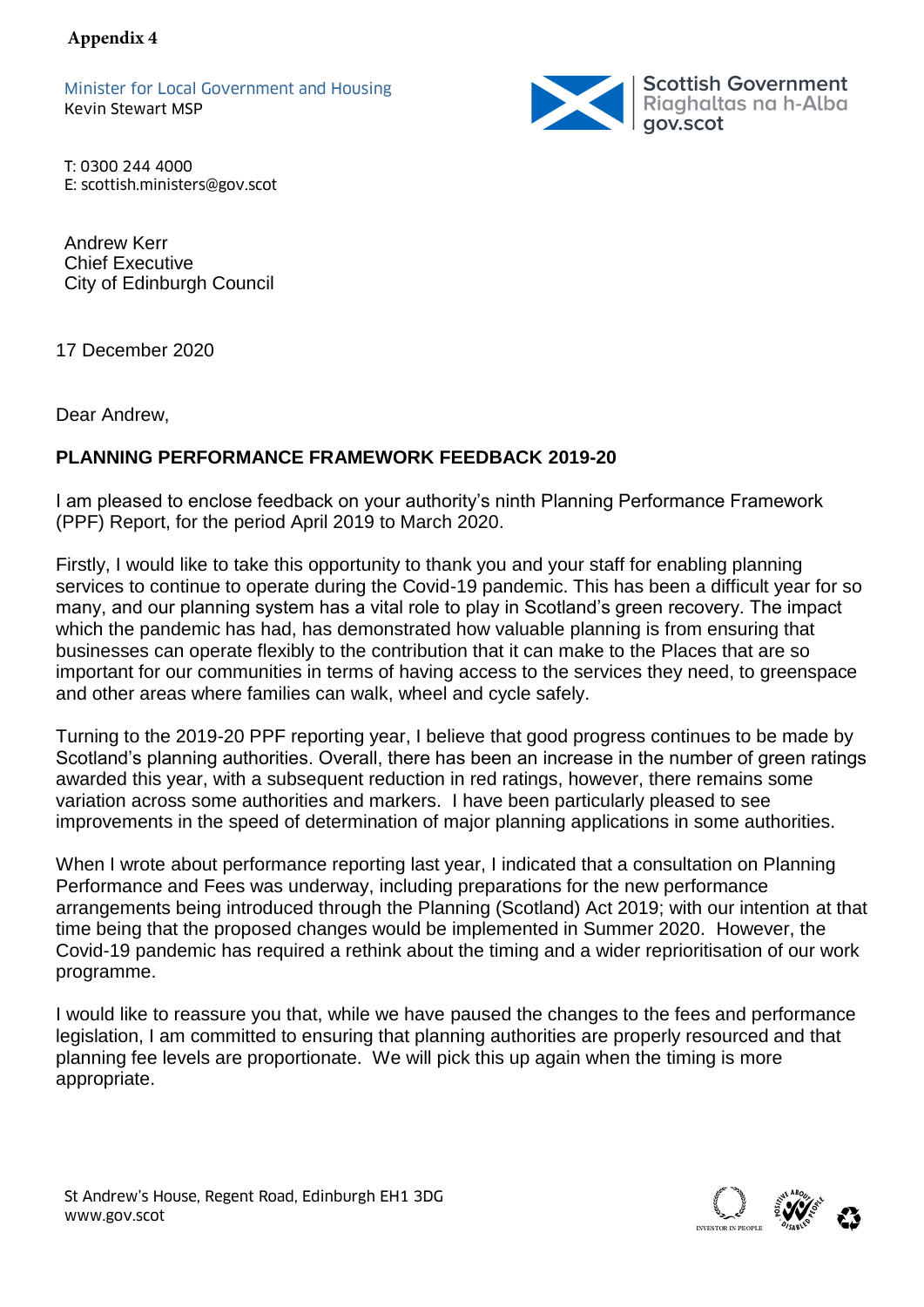Finally, although the Covid-19 pandemic will have impacted on the tail end of the 2019-20 reporting year, I appreciate the impacts on service delivery will show through more in the 2020-21 reporting year. The Planning statistics for the first 6 months of the reporting year are due to be published in January, which will provide the first indications of how the pandemic has affected the ability of authorities to determine applications. I would like to reassure you that I will consider, in liaison with the High Level Group on Planning Performance, how next year's reports will be assessed, so that authorities are not unfairly criticised due to circumstances outwith their control. It could also provide an opportunity to recognise the vital actions taken by planning authorities to maintain the planning system and its contribution to recovery.

If you would like to discuss any of the markings awarded below, please email [chief.planner@gov.scot](mailto:chief.planner@gov.scot) and a member of the team will be happy to discuss these with you.

Yours sincerely

 $\mathcal{U}$ 

**KEVIN STEWART CC: David Leslie & Ben Wilson**



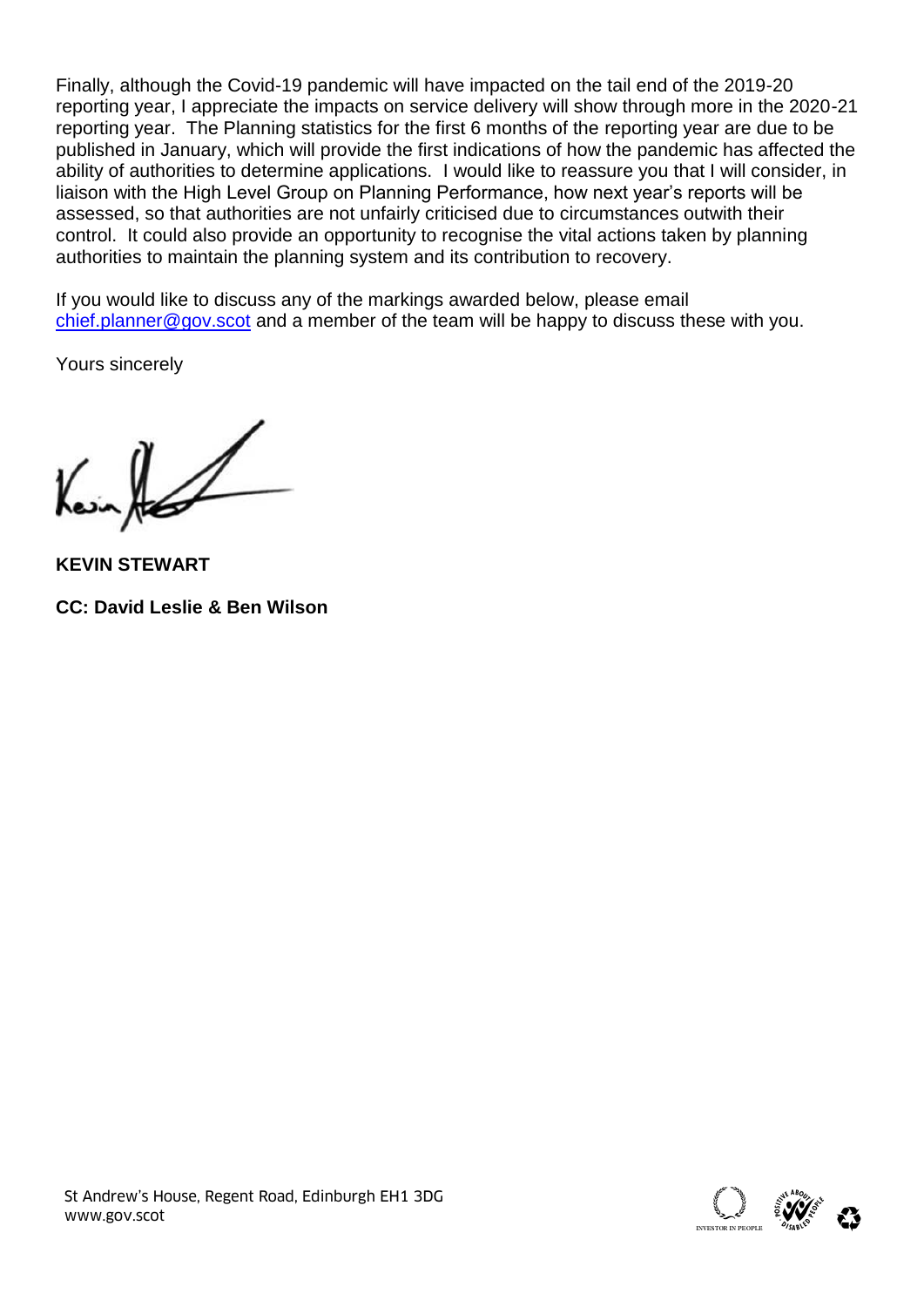#### **PERFORMANCE MARKERS REPORT 2019-20**

Name of planning authority: **City of Edinburgh**

The High Level Group on Performance agreed a set of performance markers. We have assessed your report against those markers to give an indication of priority areas for improvement action. The high level group will monitor and evaluate how the key markers have been reported and the value which they have added.

The Red, Amber, Green ratings are based on the evidence provided within the PPF reports. Where no information or insufficient evidence has been provided, a 'red' marking has been allocated.

| No.            | <b>Performance Marker</b>                                                                                                                                                                                                                              | <b>RAG</b><br>rating | <b>Comments</b>                                                                                                                                                                                                                                                                                                                                                                                                                                                                                                                                                                                                                                                                                                                      |
|----------------|--------------------------------------------------------------------------------------------------------------------------------------------------------------------------------------------------------------------------------------------------------|----------------------|--------------------------------------------------------------------------------------------------------------------------------------------------------------------------------------------------------------------------------------------------------------------------------------------------------------------------------------------------------------------------------------------------------------------------------------------------------------------------------------------------------------------------------------------------------------------------------------------------------------------------------------------------------------------------------------------------------------------------------------|
| $\mathbf{1}$   | Decision-making: continuous<br>reduction of average timescales for<br>all development categories [Q1 -<br>$Q4$ ]                                                                                                                                       | <b>Amber</b>         | <b>Major Applications</b><br>Your timescales of 45.7 weeks are faster than the previous<br>year but are slower than the Scottish average of 33.5 weeks.<br>$RAG =$ Amber<br><b>Local (Non-Householder) Applications</b><br>Your timescales of 15.6 weeks are faster than the previous<br>year but are slower than the Scottish average of 10.9 weeks.<br>$RAG =$ Amber<br><b>Householder Applications</b><br>Your timescales of 8.1 weeks are faster than the previous<br>year but are slower than the Scottish average of 7.3 weeks.<br>$RAG =$ Amber<br><b>Overall RAG = Amber</b>                                                                                                                                                 |
| $\overline{2}$ | <b>Processing agreements:</b><br>offer to all prospective<br>applicants for major<br>development planning<br>applications; and<br>availability publicised on<br>$\bullet$<br>website                                                                   | Green                | You promote the use of processing agreements for major<br>developments. However, it is noted that there has been a<br>reduction in their use during the reporting period.<br>$RAG = Green$<br>The availability of advice and guidance in the use of<br>processing agreements is advertised on your website.<br>$RAG = Green$<br><b>Overall RAG = Green</b>                                                                                                                                                                                                                                                                                                                                                                           |
| 3              | Early collaboration with applicants<br>and consultees<br>availability and promotion<br>$\bullet$<br>of pre-application<br>discussions for all<br>prospective applications;<br>and<br>clear and proportionate<br>requests for supporting<br>information | Green                | You have used 3 case studies to demonstrate your approach<br>to providing pre-application advice. However, it is not clear<br>what input was provided or how any requests for supporting<br>information are clear or proportionate.<br>$RAG = Green$<br>Your case study on Pre-application Advice sets out your<br>approach to your new paid for service and how different<br>levels of service are provided which is dependent on the<br>scale of development. For major developments this involves<br>bringing together internal and external consultees to provide<br>their input early in the process you feedback process has<br>identified areas for improvement going forward.<br>$RAG = Green$<br><b>Overall RAG = Green</b> |

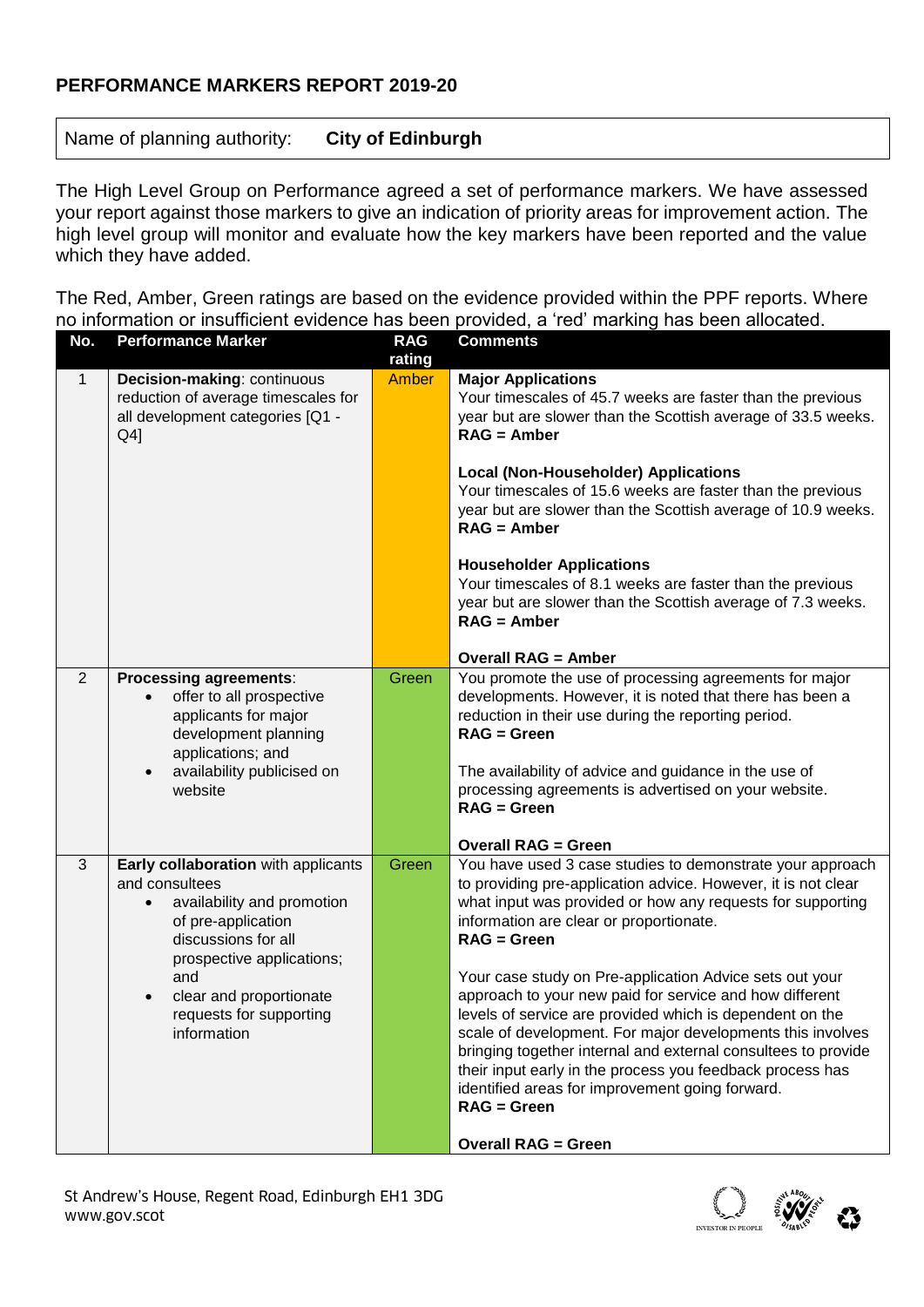| $\overline{4}$ | Legal agreements: conclude (or<br>reconsider) applications after<br>resolving to grant permission<br>reducing number of live<br>applications more than 6 months<br>after resolution to grant (from last<br>reporting period)                             | <b>Amber</b> | Your average timescales for applications with legal<br>agreements are faster than last year's figures but are slower<br>than the Scottish average.<br>You have created 2 templates to aid the completion of legal<br>agreements. Initial indications are that this has led to a<br>reduction in requests from solicitors for additional information<br>and that agreements are being completed within the 6 month<br>timescale.                                                                                                                                                               |
|----------------|----------------------------------------------------------------------------------------------------------------------------------------------------------------------------------------------------------------------------------------------------------|--------------|-----------------------------------------------------------------------------------------------------------------------------------------------------------------------------------------------------------------------------------------------------------------------------------------------------------------------------------------------------------------------------------------------------------------------------------------------------------------------------------------------------------------------------------------------------------------------------------------------|
| 5              | Enforcement charter updated / re-<br>published within last 2 years                                                                                                                                                                                       | Green        | Your enforcement charter was 3 months old at the time of<br>reporting.                                                                                                                                                                                                                                                                                                                                                                                                                                                                                                                        |
| 6              | <b>Continuous improvement:</b><br>progress/improvement in<br>$\bullet$<br>relation to PPF National<br>Headline Indicators; and<br>progress ambitious and<br>$\bullet$<br>relevant service<br>improvement commitments<br>identified through PPF<br>report | <b>Amber</b> | Your decision making timescales are faster than last year,<br>including applications with legal agreements however they<br>remain slower than the Scottish Average. Your enforcement<br>charter and LDP are up to date, however it will be replaced<br>within the required timescale. The number of legacy cases<br>has also increased.<br>$RAG =$ Amber<br>You have provided an update on actions undertaken on your<br>2018-2021 improvement Plan however it is not clear what the<br>commitments were and whether these have been achieved.<br>$RAG =$ Amber<br><b>Overall RAG = Amber</b> |
| $\overline{7}$ | Local development plan less than<br>5 years since adoption                                                                                                                                                                                               | Green        | Your LDP was 3 years and 4 months old at the end of the<br>reporting period.                                                                                                                                                                                                                                                                                                                                                                                                                                                                                                                  |
| 8              | Development plan scheme - next<br>LDP:<br>on course for adoption<br>$\bullet$<br>within 5 years of current<br>plan(s) adoption; and<br>project planned and<br>expected to be delivered to<br>planned timescale                                           | Red          | Your LDP is not on course to be replaced within the required<br>5 year timescale. There has been further delay noted due to<br>the rejection of the Proposed SDP and the impact of<br>Covid19.<br>$RAG = Red$<br>It is not clear from your report how you are project managing<br>the replacement of your LDP to minimise any further delays.<br>$RAG = Red$<br><b>Overall RAG = Red</b>                                                                                                                                                                                                      |
| 9              | Elected members engaged early<br>(pre-MIR) in development plan<br>preparation - if plan has been at<br>pre-MIR stage during reporting year                                                                                                               | Green        | Case study 5 states that you have built on the engagement<br>which was undertaken on your previous LDP to involve<br>greater engagement with elected members and key<br>stakeholders.                                                                                                                                                                                                                                                                                                                                                                                                         |
| 10             | Cross sector stakeholders*<br>engaged early (pre-MIR) in<br>development plan preparation $-$ if<br>plan has been at pre-MIR stage<br>during reporting year<br>*including industry, agencies and<br><b>Scottish Government</b>                            | Green        |                                                                                                                                                                                                                                                                                                                                                                                                                                                                                                                                                                                               |
| 11             | <b>Regular and proportionate policy</b><br>advice produced on information<br>required to support applications.                                                                                                                                           | Green        | You have updated your City Centre Retail Supplementary<br>Guidance which was prepared with the input of relevant<br>stakeholders and allows more flexibility in changes of use in<br>the city centre.                                                                                                                                                                                                                                                                                                                                                                                         |
| 12             | <b>Corporate working across</b><br>services to improve outputs and<br>services for customer benefit (for<br>example: protocols; joined-up<br>services; single contact                                                                                    | Green        | Your case study on Pre-application Advice sets out your<br>approach to your new paid for service and how different<br>levels of service are provided which is dependent on the<br>scale of development. For major developments this involves<br>bringing together internal and external consultees to provide<br>their input early in the process.                                                                                                                                                                                                                                            |

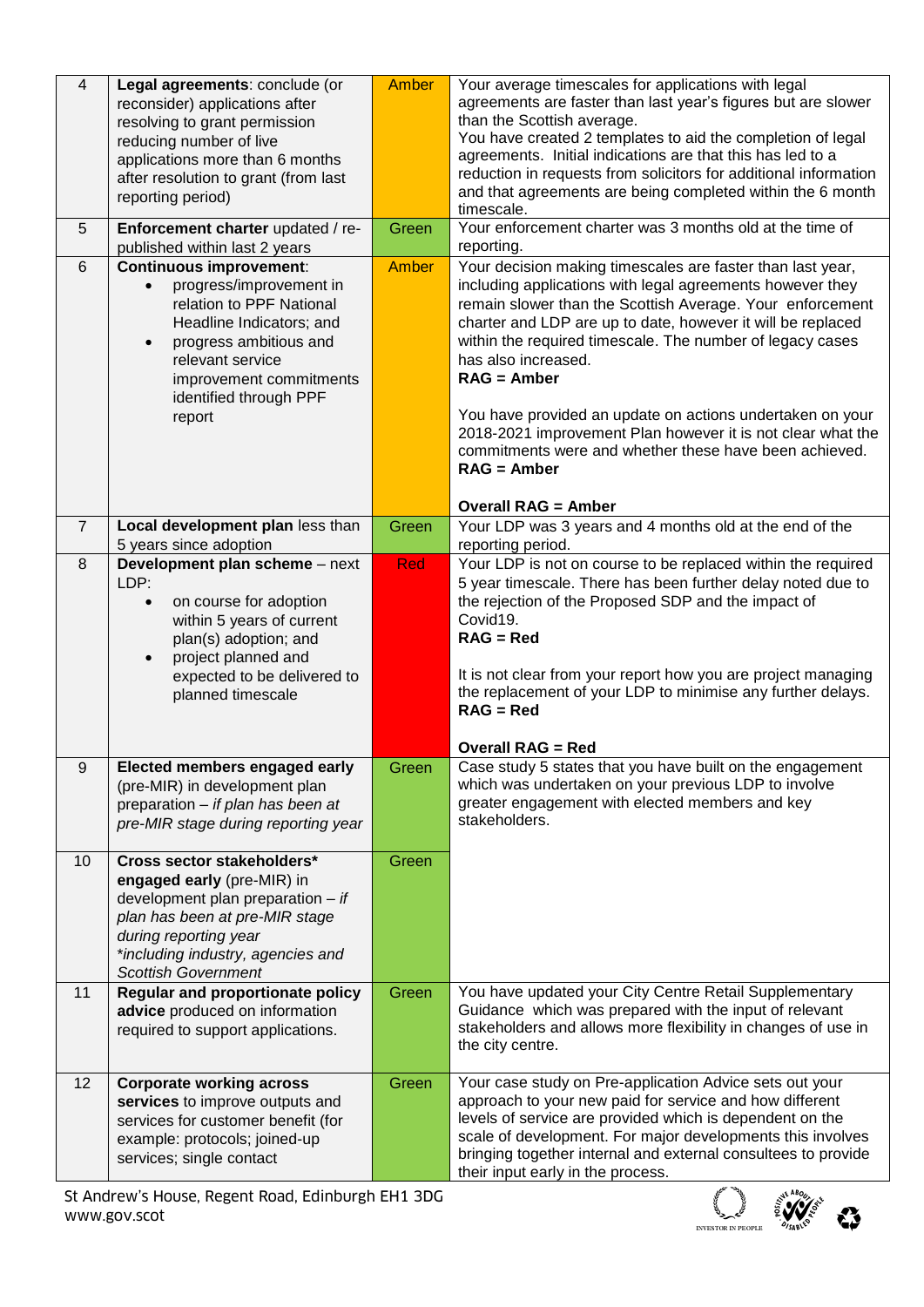| Green                       | You have provided examples of learning activities undertaken<br>throughout the year including your case study on training<br>provided to staff, elected members and community councils.<br>Your case study on the Delivering Excellence programme is<br>another good example of the steps you are taking to learn<br>and improve the service provided to customers.                                       |
|-----------------------------|-----------------------------------------------------------------------------------------------------------------------------------------------------------------------------------------------------------------------------------------------------------------------------------------------------------------------------------------------------------------------------------------------------------|
| <b>Red</b>                  | You have cleared 36 cases during the reporting year, with 71<br>cases still awaiting conclusion. This is an increase in the<br>number of legacy cases from the previous reporting period.                                                                                                                                                                                                                 |
| <b>Amber</b>                | It is noted that your legal agreement template sets out the<br>expected contributions however it is not clear if there is policy<br>or guidance established as part of your LDP.<br>$RAG =$ Amber<br>You reports sets out that your legal agreement template<br>provides clear expectations of the contributions which<br>developers are expected to make.<br>$RAG = Green$<br><b>Overall RAG = Amber</b> |
| set out in development plan |                                                                                                                                                                                                                                                                                                                                                                                                           |